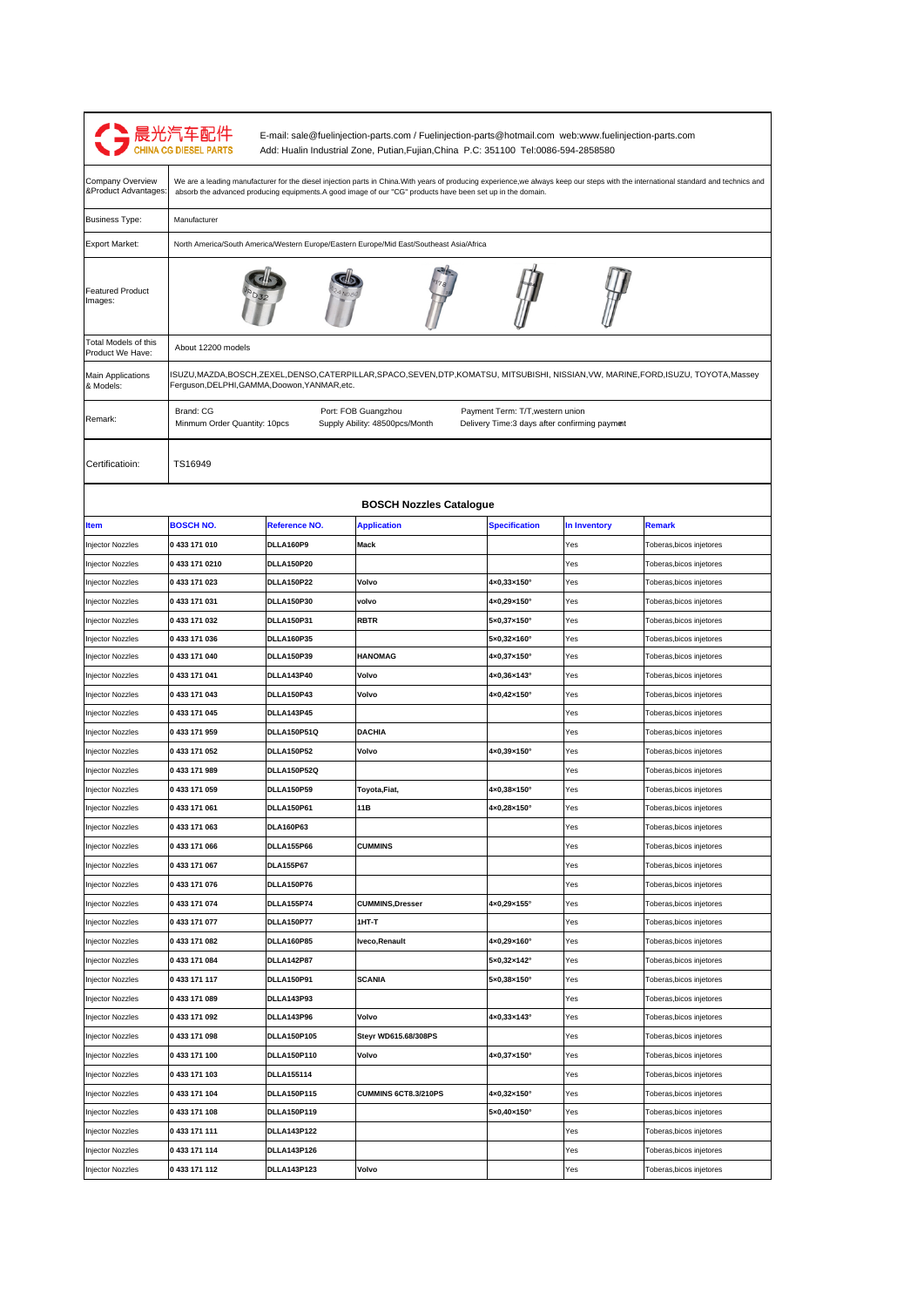| njector Nozzles | 0 433 171 115 | <b>DLLA143P127</b> |                               |                              | Yes | Toberas, bicos injetores            |
|-----------------|---------------|--------------------|-------------------------------|------------------------------|-----|-------------------------------------|
| njector Nozzles | F 019 121 128 | <b>DLLA155P128</b> | Steyr WD615                   |                              | Yes | Toberas,bicos injetores             |
| njector Nozzles | 0 433 171 118 | <b>DLLA150P130</b> | VW14.210                      | 4×0,34×150°                  | Yes | Toberas,bicos injetores             |
| njector Nozzles | 0 433 171 121 | DLLA150P133        | Ford                          | 4×0,25×150°                  | Yes | Toberas,bicos injetores             |
| njector Nozzles | 0 433 171 123 | <b>DLLA155P135</b> | ShangchaiD6114, Cummins, Ford | 4×0,35×155°                  | Yes | Toberas, bicos injetores            |
| njector Nozzles |               | <b>DLLA155P137</b> |                               |                              | Yes | Toberas,bicos injetores             |
| njector Nozzles | 0 433 171 127 | <b>DLLA155P139</b> |                               |                              | Yes | Toberas,bicos injetores             |
| njector Nozzles | 0 433 171 128 | DLLA146P140        | <b>Perkins</b>                | 4×0,44×146°                  | Yes | Toberas,bicos injetores             |
| njector Nozzles | 0433171130    | <b>DLLA144P144</b> | Scania                        | 5×0,36×144°                  | Yes | Toberas, bicos injetores            |
| njector Nozzles | 0 433 171 131 | DLLA150P145        | KHD                           | $4 \times 0,33 \times 150$ ° | Yes | Toberas, bicos injetores            |
| njector Nozzles | 0 433 171 134 | <b>DLLA148P149</b> |                               | $5\times0,33\times148^\circ$ | Yes | Toberas,bicos injetores             |
| njector Nozzles | 0 433 171 137 | <b>DLLA146P154</b> | <b>SCANIA</b>                 | 5×0,37×146°                  | Yes | Toberas,bicos injetores             |
| njector Nozzles | 0 433 171 147 | DLA148P164         |                               |                              | Yes | Toberas,bicos injetores             |
| njector Nozzles | 0 433 171 146 | <b>DLLA148P163</b> | DNAT620/DAF                   | 4×0,32×148°                  | Yes | Toberas,bicos injetores             |
| njector Nozzles | 0 433 171 149 | DLLA146P166        | <b>MAN\D2865</b>              | $4 \times 0,41 \times 146$ ° | Yes | Toberas,bicos injetores             |
| njector Nozzles | 0 433 171 150 | <b>DLLA150P167</b> | WD615.63.280PC                | 5×0,295×150°                 | Yes | Toberas,bicos injetores             |
| njector Nozzles | 0 433 171 156 | <b>DLLA150P177</b> | <b>VOLVO</b>                  | $5\times0,36\times150^\circ$ | Yes | Toberas,bicos injetores             |
| njector Nozzles | 0 433 171 157 | <b>DLLA150P178</b> | <b>VOLVO</b>                  | 5×0,32×150°                  | Yes | Toberas,bicos injetores             |
| njector Nozzles | 0433171158    | <b>DLLA155P179</b> |                               | 6×0,24×155°                  | Yes | Toberas,bicos injetores             |
| njector Nozzles | 0 433 171 159 | DLLA134P180        | <b>MAN, Schluter</b>          | 4×0,29×134°                  | Yes | Toberas,bicos injetores             |
| njector Nozzles | 0 433 171 161 | <b>DLLA144P184</b> | <b>MAN/D2866</b>              |                              | Yes | Toberas, bicos injetores            |
|                 | 0 433 171 174 | DLLA144P184/       | <b>MAN\D2865</b>              | 4×0,39×144°                  | Yes |                                     |
| njector Nozzles | 0433 171 162  |                    |                               |                              |     | Toberas, bicos injetores            |
| njector Nozzles |               | <b>DLLA135P186</b> |                               |                              | Yes | Toberas, bicos injetores            |
| njector Nozzles |               | DLLA150P193        |                               |                              | Yes | Toberas, bicos injetores            |
| njector Nozzles | 0433171199    | <b>DLLA148P199</b> |                               |                              | Yes | Toberas,bicos injetores             |
| njector Nozzles | 0433171166    | DLA140P196         |                               |                              | Yes | Toberas,bicos injetores             |
| njector Nozzles | 0433171169    | <b>DLLA146P203</b> |                               |                              | Yes | Toberas,bicos injetores             |
| njector Nozzles | 0 433 171 379 | DLLA154P204W       |                               |                              | Yes | Toberas,bicos injetores             |
| njector Nozzles | 0 433 171 171 | <b>DLLA150P205</b> |                               |                              | Yes | Toberas, bicos injetores            |
| njector Nozzles | 0 433 171 172 | <b>DLLA154P206</b> |                               |                              | Yes | Toberas,bicos injetores             |
| njector Nozzles | 0 433 171 170 | <b>DLLA155P223</b> |                               |                              | Yes | Toberas,bicos injetores             |
| njector Nozzles | 0 433 171 177 | <b>DLLA155P215</b> | <b>BMC Fatih</b>              |                              | Yes | Toberas,bicos injetores             |
| njector Nozzles | 0 433 171 180 | <b>DLLA142P221</b> | <b>SCANIA</b>                 |                              | Yes | Toberas,bicos injetores             |
| njector Nozzles | 0 433 171 170 | <b>DLLA155P223</b> |                               |                              | Yes | Toberas, bicos injetores            |
| njector Nozzles |               | <b>DLLA148P229</b> |                               |                              | Yes | Toberas, bicos injetores            |
| njector Nozzles | 0 433 171 188 | <b>DLLA155P230</b> | Scania                        | 8×0,26×155°                  | Yes | Toberas, bicos injetores            |
| njector Nozzles | 0 433 171 197 | DLA148P240         |                               |                              | Yes | Toberas, bicos injetores            |
| njector Nozzles | 0 433 171 195 | <b>DLLA148P241</b> |                               |                              | Yes | Toberas, bicos injetores            |
| njector Nozzles | 0 433 171 197 | <b>DLLA150P244</b> |                               |                              | Yes | Toberas, bicos injetores            |
| njector Nozzles | 0 433 171 200 | DLLA135P250        | Mercedes-Benz, Iveco          | 5×0,30×135°                  | Yes | Toberas, Bicos Injetores, ROZPYLACZ |
| njector Nozzles | 0 433 171 202 | <b>DLLA140P257</b> |                               |                              | Yes | Toberas, Bicos Injetores, ROZPYLACZ |
| njector Nozzles | 0 433 171 204 | <b>DLLA155P270</b> | <b>Chaifa DCEC, Cummins</b>   |                              | Yes | Toberas, Bicos Injetores, ROZPYLACZ |
| njector Nozzles | 0 433 171 205 | <b>DLLA155P273</b> | Cummins 6BTA5.9/180PS         |                              | Yes | Toberas, Bicos Injetores, ROZPYLACZ |
| njector Nozzles | 0 433 171 206 | <b>DLLA155P274</b> | Case-CDC,Hyundai 200          | 4×0,31×155°                  | Yes | Toberas, Bicos Injetores, ROZPYLACZ |
| njector Nozzles | 0 433 171 207 | <b>DLLA155P275</b> | Case-CDC                      |                              | Yes | Toberas, Bicos Injetores, ROZPYLACZ |
| njector Nozzles | 0 433 171 208 | <b>DLLA155P277</b> | <b>Cummins 6BTA5.9</b>        | 4×0,34×155°                  | Yes | Toberas, Bicos Injetores, ROZPYLACZ |
| njector Nozzles | 0433 171 210  | <b>DLLA152P285</b> | Volvo                         |                              | Yes | Toberas, Bicos Injetores, ROZPYLACZ |
| njector Nozzles | 0 433 171 220 | <b>DLLA140P305</b> |                               |                              | Yes | Toberas, Bicos Injetores, ROZPYLACZ |
| njector Nozzles | 0 433 171 221 | <b>DLLA155P306</b> | Scania                        | $8\times0,24\times155^\circ$ | Yes | Toberas, Bicos Injetores, ROZPYLACZ |
| njector Nozzles | 0 433 171 222 | <b>DLLA155P307</b> |                               | $8x0,26x155^\circ$           | Yes | Toberas, Bicos Injetores, ROZPYLACZ |
| njector Nozzles | 0 433 171 313 | DLLA152P313        |                               |                              | Yes | Toberas, Bicos Injetores, ROZPYLACZ |
| njector Nozzles | 0 433 171 225 | DLLA150P315        |                               |                              | Yes | Toberas, Bicos Injetores, ROZPYLACZ |
| njector Nozzles | 0 433 171 231 | <b>DLLA150P326</b> | Iveco, Renault                | 5×0,27×150°                  | Yes | Toberas, Bicos Injetores, ROZPYLACZ |
| njector Nozzles | 0 433 171 232 | DLA145P328         |                               |                              | Yes | Toberas, Bicos Injetores, ROZPYLACZ |
| njector Nozzles | 0 433 171 227 | <b>DLLA152P335</b> |                               |                              | Yes | Toberas, Bicos Injetores, ROZPYLACZ |
| njector Nozzles | 0 433 171 241 | <b>DLLA152P339</b> |                               |                              | Yes | Toberas, Bicos Injetores, ROZPYLACZ |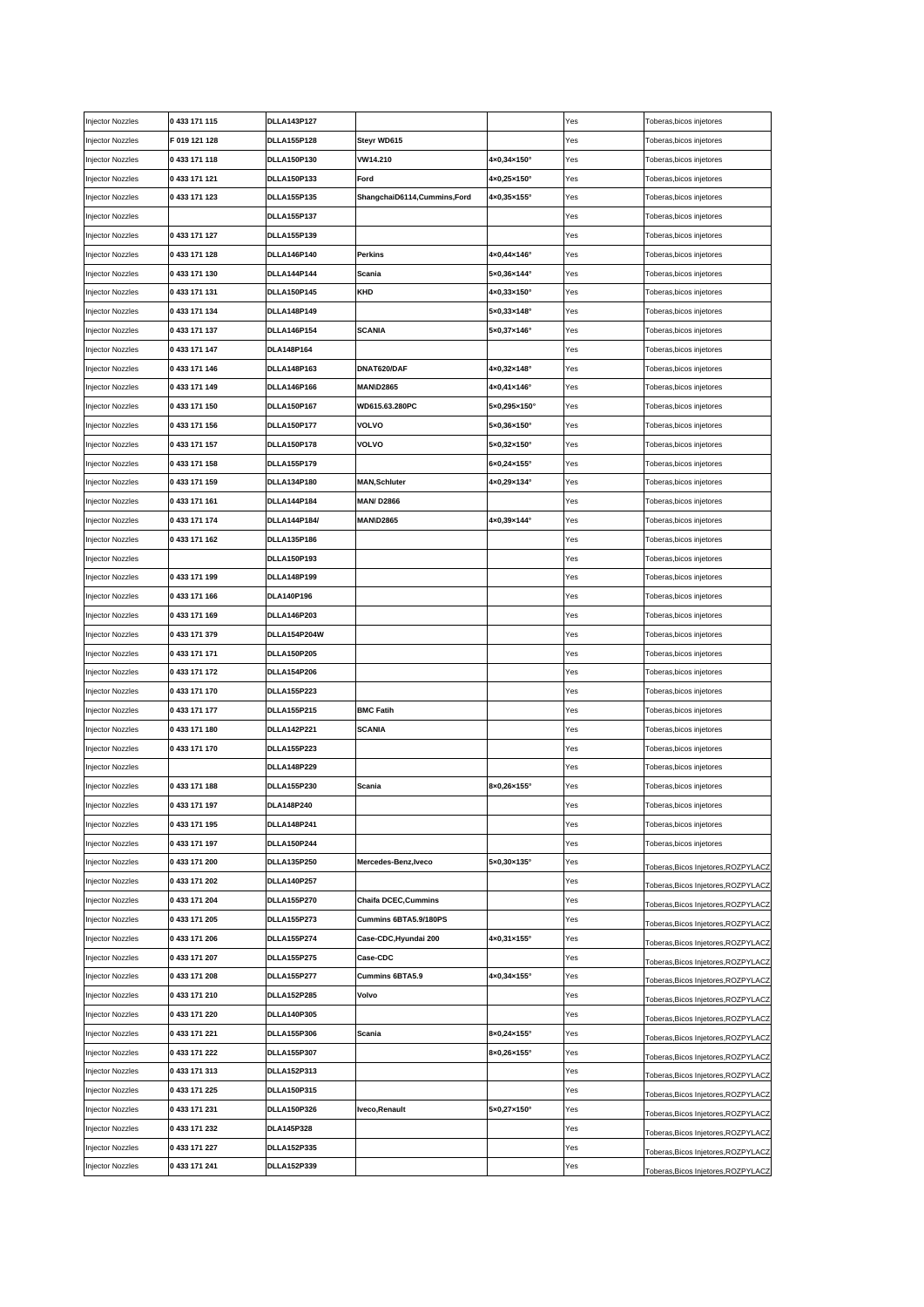| njector Nozzles  | 0 433 171 251  | <b>DLLA144P354</b> |                     |                              | Yes | Toberas, Bicos Injetores, ROZPYLACZ                          |
|------------------|----------------|--------------------|---------------------|------------------------------|-----|--------------------------------------------------------------|
| njector Nozzles  | 0 433 171 252  | <b>DLLA144P353</b> |                     |                              | Yes | Toberas, Bicos Injetores, ROZPYLACZ                          |
| Injector Nozzles | 0 433 171 259  | <b>DLLA148P363</b> | /MAN                |                              | Yes | Toberas,Bicos Injetores,ROZPYLACZ                            |
| njector Nozzles  | 0 433 171 262  | <b>DLLA149P369</b> |                     |                              | Yes | Toberas, Bicos Injetores, ROZPYLACZ                          |
| njector Nozzles  | 0 433 171 265  | <b>DLLA134P372</b> |                     |                              | Yes | Toberas, Bicos Injetores, ROZPYLACZ                          |
| njector Nozzles  | 0 433 171 267  | <b>DLLA135P374</b> |                     |                              | Yes | Toberas, Bicos Injetores, ROZPYLACZ                          |
| njector Nozzles  | 0 433 171 274  | <b>DLLA155P387</b> |                     |                              | Yes | Toberas, Bicos Injetores, ROZPYLACZ                          |
| njector Nozzles  | 0433171280     | <b>DLLA145P392</b> |                     |                              | Yes | Toberas,Bicos Injetores,ROZPYLACZ                            |
| njector Nozzles  | 0 433 171 287  | DLLA138P403        |                     | $5\times0,33\times138^\circ$ | Yes | Toberas,Bicos Injetores,ROZPYLACZ                            |
| njector Nozzles  | 0 433 171 290  | <b>DLLA150P407</b> |                     |                              | Yes | Toberas, Bicos Injetores, ROZPYLACZ                          |
| njector Nozzles  | 0 433 171 291  | <b>DLLA148P408</b> |                     |                              | Yes | Toberas, Bicos Injetores, ROZPYLACZ                          |
| njector Nozzles  | 0 433 171 297  | <b>DLLA142P417</b> |                     |                              | Yes | Toberas, Bicos Injetores, ROZPYLACZ                          |
| njector Nozzles  | 0 433 171 298  | <b>DLLA142P418</b> |                     |                              | Yes | Toberas,Bicos Injetores,ROZPYLACZ                            |
| njector Nozzles  | 0 433 171 299  | <b>DLLA142P419</b> |                     | $6x0,24x142^\circ$           | Yes |                                                              |
| njector Nozzles  | 0 433 171 300  | <b>DLLA150P421</b> | HUDONG 6105         |                              | Yes | Toberas,Bicos Injetores,ROZPYLACZ                            |
| njector Nozzles  | 0 433 171 303  | <b>DLLA134P422</b> |                     | 5×0,28×134°                  | Yes | Toberas,Bicos Injetores,ROZPYLACZ                            |
| njector Nozzles  | 0 433 171 306  | <b>DLLA168P426</b> |                     |                              | Yes | Toberas, Bicos Injetores, ROZPYLACZ                          |
| njector Nozzles  | 0 433 171 308  | <b>DLLA150P429</b> |                     |                              | Yes | Toberas, Bicos Injetores, ROZPYLACZ                          |
| njector Nozzles  | 0 433 171 310  | DLA134P431         |                     |                              | Yes | Toberas, Bicos Injetores, ROZPYLACZ                          |
| njector Nozzles  | 0 433 171 322  | <b>DLLA155P447</b> |                     |                              | Yes | Toberas, Bicos Injetores, ROZPYLACZ                          |
| njector Nozzles  | 0 433 171 323  | <b>DLLA144P449</b> |                     |                              | Yes | Toberas,Bicos Injetores,ROZPYLACZ<br>Toberas,bicos injetores |
|                  | 0 433 171 324  | <b>DLLA144P450</b> |                     |                              |     |                                                              |
| njector Nozzles  |                |                    |                     |                              | Yes | Toberas,bicos injetores                                      |
| njector Nozzles  | 0 433 171 327  | <b>DLLA155P451</b> |                     |                              | Yes | Toberas, bicos injetores                                     |
| njector Nozzles  | 0 433 171 326  | <b>DLLA152P452</b> |                     |                              | Yes | Toberas, bicos injetores                                     |
| Injector Nozzles | 0 433 171 329  | <b>DLLA158P456</b> | KHD                 |                              | Yes | Toberas,bicos injetores                                      |
| njector Nozzles  | 0433171333     | <b>DLLA149P460</b> |                     |                              | Yes | Toberas,bicos injetores                                      |
| njector Nozzles  | 0 433 171 335  | <b>DLLA145P466</b> |                     |                              | Yes | Toberas,bicos injetores                                      |
| njector Nozzles  | 0 433 171 4681 | <b>DLLA135P468</b> |                     |                              | Yes | Toberas,bicos injetores                                      |
| njector Nozzles  | 0 433 171 345  | <b>DLLA142P479</b> |                     |                              | Yes | Toberas, bicos injetores                                     |
| njector Nozzles  | 0 433 171 347  | <b>DLLA140P483</b> |                     |                              | Yes | Toberas, bicos injetores                                     |
| njector Nozzles  | 0 433 171 358  | <b>DLLA152P496</b> |                     |                              | Yes | Toberas, bicos injetores                                     |
| njector Nozzles  | 0 433 171 363  | <b>DLLA145P504</b> |                     |                              | Yes | Toberas,bicos injetores                                      |
| njector Nozzles  | 0 433 171 366  | <b>DLLA144P510</b> |                     | 5×0,27×144°                  | Yes | Toberas, bicos injetores                                     |
| njector Nozzles  | 0 433 171 369  | <b>DLLA148P513</b> |                     |                              | Yes | Toberas, bicos injetores                                     |
| njector Nozzles  | 0 433 171 371  | <b>DLLA149P514</b> |                     |                              | Yes | Toberas, bicos injetores                                     |
| njector Nozzles  | 0 433 171 371  | <b>DLLA140P517</b> | 6CT8.3              |                              | Yes | Toberas, bicos injetores                                     |
| Injector Nozzles | 0 433 171 372  | <b>DLLA140P518</b> | <b>Chaifa DCEC</b>  |                              | Yes | Toberas, bicos injetores                                     |
| njector Nozzles  |                | <b>DLLA135P523</b> |                     |                              | Yes | Toberas, bicos injetores                                     |
| njector Nozzles  | 0 433 171 390  | <b>DLLA150P527</b> |                     |                              | Yes | Toberas, bicos injetores                                     |
| njector Nozzles  | 0 433 171 392  | <b>DLLA155P529</b> |                     |                              | Yes | Toberas, bicos injetores                                     |
| njector Nozzles  | 0 433 171 394  | <b>DLLA152P531</b> |                     |                              | Yes | Toberas, bicos injetores                                     |
| njector Nozzles  | 0 433 171 523  | <b>DLLA128P532</b> |                     |                              | Yes | Toberas, bicos injetores                                     |
| njector Nozzles  | 0 433 171 398  | <b>DLLA147P538</b> |                     | 8×0,22×147°                  | Yes | Toberas, bicos injetores                                     |
| njector Nozzles  | 0 433 171 413  | <b>DLLA155P564</b> |                     |                              | Yes | Toberas, bicos injetores                                     |
| njector Nozzles  | 0 433 171 432  | <b>DLLA152P571</b> | Volvo               |                              | Yes | Toberas, bicos injetores                                     |
| njector Nozzles  | 0 433 171 435  | <b>DLLA145P574</b> | 6BTAA5.9            |                              | Yes | Toberas, bicos injetores                                     |
| njector Nozzles  | 0 433 171 436  | <b>DLLA160P577</b> |                     |                              | Yes | Toberas, bicos injetores                                     |
| njector Nozzles  | 0 433 171 440  | <b>DLLA148P581</b> |                     |                              | Yes | Toberas, bicos injetores                                     |
| njector Nozzles  | 0 433 171 444  | <b>DLLA150P585</b> | <b>Case-Samsung</b> | 5×0,28×150°                  | Yes | Toberas, bicos injetores                                     |
| njector Nozzles  | 0 433 171 445  | <b>DLLA148P586</b> |                     |                              | Yes | Toberas, bicos injetores                                     |
| njector Nozzles  | 0 433 171 446  | <b>DLLA158P587</b> |                     |                              | Yes | Toberas, bicos injetores                                     |
| njector Nozzles  | 0 433 171 448  | <b>DLLA145P593</b> |                     |                              | Yes | Toberas, bicos injetores                                     |
| njector Nozzles  | 0 433 171 594  | <b>DLLA140P594</b> |                     |                              | Yes | Toberas, bicos injetores                                     |
| njector Nozzles  | 0 433 171 450  | <b>DLLA154P596</b> | Mercedes-Benz       |                              | Yes | Toberas, bicos injetores                                     |
| njector Nozzles  | 0 433 171 452  | <b>DLLA150P602</b> | TOYOTA, TICO2Z      |                              | Yes | Toberas, bicos injetores                                     |
| njector Nozzles  | 0 433 171 454  | <b>DLLA145P606</b> | PC200-6             |                              | Yes | Toberas, bicos injetores                                     |
|                  |                |                    |                     |                              |     |                                                              |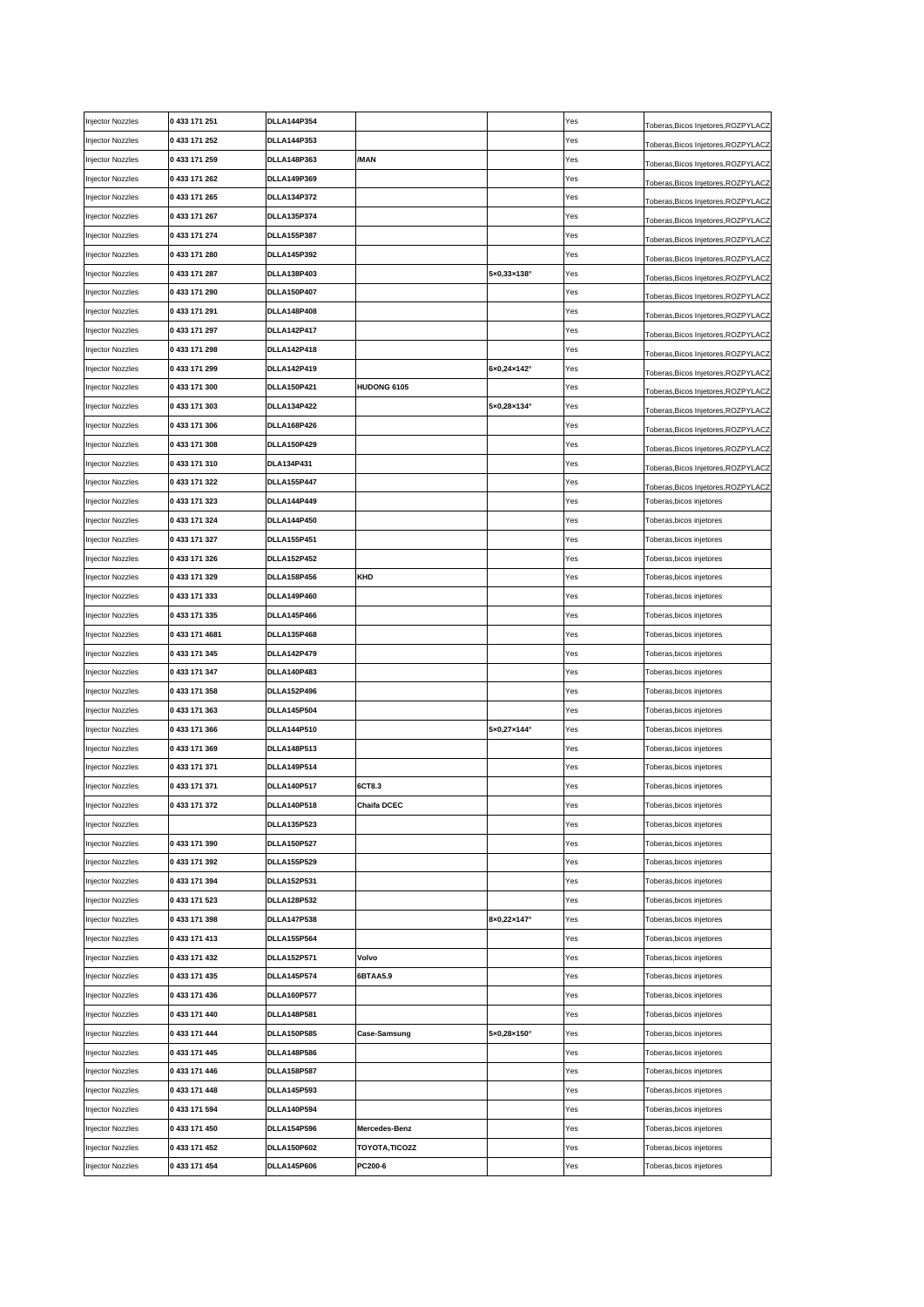| Injector Nozzles | 0 433 171 618 | <b>DLLA140P618</b>  |               |             | Yes | Toberas, bicos injetores |
|------------------|---------------|---------------------|---------------|-------------|-----|--------------------------|
| njector Nozzles  | 0 433 171 467 | <b>DLLA140P629</b>  | <b>DCEC</b>   |             | Yes | Toberas, bicos injetores |
| njector Nozzles  | 0 433 171 468 | <b>DLLA145P632</b>  |               |             | Yes | Toberas, bicos injetores |
| njector Nozzles  | 0 433 171 470 | <b>DLLA150P635</b>  |               |             | Yes | Toberas, bicos injetores |
| njector Nozzles  | 0 433 171 657 | <b>DLLA155P657</b>  |               |             | Yes | Toberas, bicos injetores |
| njector Nozzles  | 0 433 171 478 | <b>DLLA147P658</b>  | KHD           |             | Yes | Toberas, bicos injetores |
| njector Nozzles  | 0 433 171 480 | <b>DLLA152P660</b>  |               |             | Yes | Toberas, bicos injetores |
| njector Nozzles  | 0 433 171 485 | <b>DLLA144P666</b>  |               |             | Yes | Toberas,bicos injetores  |
| njector Nozzles  | 0 433 171 495 | <b>DLLA147P680</b>  | KHD           | 5×0,28×147° | Yes | Toberas, bicos injetores |
| njector Nozzles  | 0 433 171 501 | <b>DLLA148P685</b>  |               |             | Yes | Toberas,bicos injetores  |
| njector Nozzles  | 0 433 171 502 | <b>DLLA155P686</b>  |               |             | Yes | Toberas,bicos injetores  |
| njector Nozzles  | 0 433 171 506 | <b>DLLA158P691</b>  | KHD           |             | Yes | Toberas, bicos injetores |
| njector Nozzles  | 0 433 171 788 | <b>DLLA146P708</b>  |               |             | Yes | Toberas, bicos injetores |
| njector Nozzles  |               | <b>DLLA140P726</b>  |               |             | Yes | Toberas, bicos injetores |
| njector Nozzles  | 0 433 171 529 | <b>DLLA158P729</b>  |               |             | Yes | Toberas, bicos injetores |
| njector Nozzles  | 0 433 171 530 | DLLA158P730         | KHD           |             | Yes | Toberas, bicos injetores |
|                  |               |                     |               | 6×0,21×155° |     |                          |
| njector Nozzles  | 0 433 171 545 | <b>DLLA155P765</b>  |               |             | Yes | Toberas, bicos injetores |
| njector Nozzles  | 0 433 171 548 | <b>DLLA146P768</b>  |               |             | Yes | Toberas, bicos injetores |
| njector Nozzles  | 0433171793    | <b>DLLA143P793</b>  |               |             | Yes | Toberas, bicos injetores |
| njector Nozzles  | 0 433 171 564 | <b>DLLA150P826</b>  |               |             | Yes | Toberas, bicos injetores |
| njector Nozzles  | 0 433 171 847 | <b>DLLA152P847</b>  |               |             | Yes | Toberas, bicos injetores |
| njector Nozzles  | 0 433 171 576 | <b>DLLA150P848</b>  |               |             | Yes | Toberas, bicos injetores |
| njector Nozzles  | 0433171578    | <b>DLLA156P850</b>  |               |             | Yes | Toberas, bicos injetores |
| njector Nozzles  |               | <b>DLLA142P852</b>  |               |             | Yes | Toberas, bicos injetores |
| njector Nozzles  | 0 433 171 857 | <b>DLLA152P857</b>  |               |             | Yes | Toberas,bicos injetores  |
| njector Nozzles  | 0 433 171 583 | <b>DLLA154P866</b>  |               |             | Yes | Toberas,bicos injetores  |
| njector Nozzles  | 0 433 171 584 | <b>DLLA155P872</b>  |               |             | Yes | Toberas,bicos injetores  |
| njector Nozzles  |               | <b>DLLA150P882</b>  |               |             | Yes | Toberas, bicos injetores |
| njector Nozzles  | 0433171610    | DLLA150P916         |               |             | Yes | Toberas,bicos injetores  |
| njector Nozzles  | 0 433 171 621 | <b>DLLA152P932</b>  |               |             | Yes | Toberas,bicos injetores  |
| njector Nozzles  | 0 433 171 946 | <b>DLLA154P946</b>  |               |             | Yes | Toberas, bicos injetores |
| njector Nozzles  | 0 433 171 634 | <b>DLLA150P957</b>  |               |             | Yes | Toberas,bicos injetores  |
| njector Nozzles  |               | <b>DLLA150P958</b>  | XICHAI 6DF1   |             | Yes | Toberas,bicos injetores  |
| njector Nozzles  |               | <b>DLLA150P960</b>  | <b>DACHAI</b> |             | Yes | Toberas, bicos injetores |
| njector Nozzles  | 0 433 171 640 | <b>DLLA152P967</b>  |               |             | Yes | Toberas, bicos injetores |
| njector Nozzles  | 0 433 171 654 | DLLA150P1011        |               |             | Yes | Toberas, bicos injetores |
| njector Nozzles  | 0 433 171 676 | DLLA160P1032        |               |             | Yes | Toberas, bicos injetores |
| njector Nozzles  |               | DLLA154P1028        |               |             | Yes | Toberas, bicos injetores |
| njector Nozzles  | 0 433 171 683 | DLLA155P1052        |               |             | Yes | Toberas, bicos injetores |
| njector Nozzles  | 0 433 171 744 | DLA144P1170         |               |             | Yes | Toberas, bicos injetores |
| njector Nozzles  | 0 433 171 734 | DLLA140P1144        |               |             | Yes | Toberas, bicos injetores |
| njector Nozzles  | 0 433 171 755 | DLA150P1197         |               |             | Yes | Toberas, bicos injetores |
| njector Nozzles  | 0 433 171 832 | DLA140P1340         |               |             | Yes | Toberas, bicos injetores |
| njector Nozzles  |               | DLLA158P1216        |               |             | Yes | Toberas, bicos injetores |
| njector Nozzles  | 0 433 171 768 | DLA146P1218         |               |             | Yes | Toberas, bicos injetores |
| njector Nozzles  |               | DLLA150P1285        |               |             | Yes | Toberas, bicos injetores |
| njector Nozzles  | 0433 171 806  | DLLA142P1283        |               |             | Yes | Toberas, bicos injetores |
| njector Nozzles  | 0 433 171 779 | <b>DLLA147P1229</b> |               |             | Yes | Toberas, bicos injetores |
|                  | 0 433 171 848 | DLLA156P1368        |               |             | Yes |                          |
| njector Nozzles  |               |                     |               |             |     | Toberas, bicos injetores |
| njector Nozzles  | 0433171849    | <b>DLLA144P1369</b> |               |             | Yes | Toberas, bicos injetores |
| njector Nozzles  | 0433 171 869  | DLLA149P1402        |               |             | Yes | Toberas, bicos injetores |
| njector Nozzles  | 0 433 171 881 | DLLA140P1420        |               |             | Yes | Toberas, bicos injetores |
| njector Nozzles  | 0 433 171 965 | DLLA150P1566        |               |             | Yes | Toberas, bicos injetores |
| njection Nozzles | 0 433 175 967 | <b>DSLA148P01</b>   | YC            |             | Yes | Toberas, bicos injetores |
| njection Nozzles | 0 433 175 079 | <b>DSLA135P005</b>  | Perkins       |             | Yes | Toberas, bicos injetores |
| njection Nozzles |               | <b>DSLA139P005</b>  |               |             | Yes | Toberas, bicos injetores |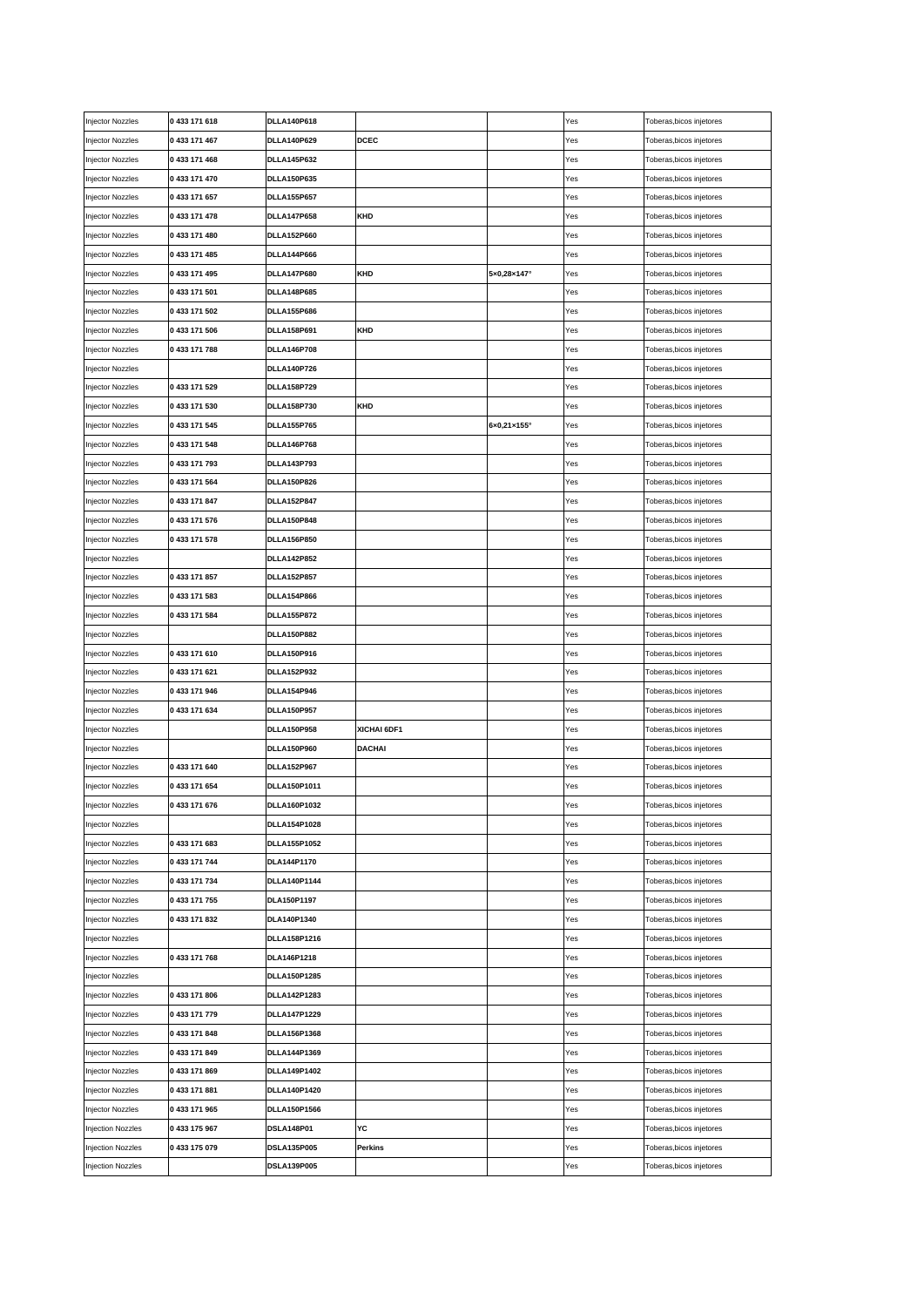| <b>Injection Nozzles</b> |                | <b>DSLA147P008</b>  | YC 6108                  |                              | Yes | Toberas, bicos injetores |
|--------------------------|----------------|---------------------|--------------------------|------------------------------|-----|--------------------------|
| <b>Injection Nozzles</b> | 0433175018     | <b>DSLA150P018</b>  |                          |                              | Yes | Toberas, bicos injetores |
| <b>Injection Nozzles</b> | 0433 175 003   | DSLA151P039         |                          |                              | Yes | Toberas,bicos injetores  |
| <b>Injection Nozzles</b> | 0433 175 015   | DSLA150P194         |                          |                              | Yes | Toberas,bicos injetores  |
| <b>Injection Nozzles</b> | 0433175017     | <b>DSLA145P208</b>  |                          | 5×0,24×145°                  | Yes | Toberas,bicos injetores  |
| Injection Nozzles        | 0433175020     | DSLA148P219         |                          |                              | Yes | Toberas, bicos injetores |
| Injection Nozzles        | 0433 175 032   | <b>DSLA145P264</b>  |                          |                              | Yes | Toberas,bicos injetores  |
| Injection Nozzles        | 0433175033     | <b>DSLA145P265</b>  | <b>BMS Fatih Pro 617</b> |                              | Yes | Toberas, bicos injetores |
| <b>Injection Nozzles</b> | 0 433 175 035  | <b>DSLA145P267</b>  |                          |                              | Yes | Toberas, bicos injetores |
| <b>Injection Nozzles</b> | 0433 175 037   | <b>DSLA145P269</b>  |                          |                              | Yes | Toberas, bicos injetores |
| <b>Injection Nozzles</b> | 0433 175 039   | <b>DSLA155P276</b>  | CDC                      | 4×0,34×155°                  | Yes | Toberas, bicos injetores |
| <b>Injection Nozzles</b> | 0433 175 040   | <b>DSLA145P278</b>  |                          |                              | Yes | Toberas, bicos injetores |
| <b>Injection Nozzles</b> | 0 433 175 044  | <b>DSLA140P292</b>  |                          |                              | Yes | Toberas,bicos injetores  |
| Injection Nozzles        | 0433175048     | DSLA145P300         | Fiat,Deutz,Renault,Iveco | 5×0,29×145°                  | Yes | Toberas, bicos injetores |
| <b>Injection Nozzles</b> | 0 433 175 049  | <b>DSLA145P311M</b> | Cummins                  |                              | Yes | Toberas, bicos injetores |
| Injection Nozzles        | 0433 175 062   | DSLA145P329         |                          |                              | Yes | Toberas, bicos injetores |
| <b>Injection Nozzles</b> | 0433 175 061   | DSLA145P366         |                          |                              | Yes | Toberas, bicos injetores |
| <b>Injection Nozzles</b> | 0433175063     | <b>DSLA145P380</b>  |                          |                              | Yes | Toberas,bicos injetores  |
| <b>Injection Nozzles</b> | 0433175067     | <b>DSLA140P400</b>  |                          |                              | Yes | Toberas,bicos injetores  |
| Injection Nozzles        | 0433175072     | <b>DSLA150P442</b>  |                          |                              | Yes | Toberas,bicos injetores  |
| <b>Injection Nozzles</b> | 0433175074     | <b>DSLA150P448</b>  | Iveco                    | 5×0,23×150°                  | Yes | Toberas,bicos injetores  |
| <b>Injection Nozzles</b> | 0433 175 072   | <b>DSLA150P462</b>  |                          |                              | Yes | Toberas,bicos injetores  |
| Injection Nozzles        | 0433 175 078   | <b>DSLA145P464</b>  |                          |                              | Yes | Toberas, bicos injetores |
| Injection Nozzles        | 0433175087     | <b>DSLA150P502</b>  |                          |                              | Yes | Toberas, bicos injetores |
| <b>Injection Nozzles</b> | 0 433 175 090  | <b>DSLA137P508</b>  |                          |                              | Yes | Toberas,bicos injetores  |
| <b>Injection Nozzles</b> | 0433175093     | <b>DSLA150P520</b>  |                          |                              | Yes | Toberas,bicos injetores  |
| <b>Injection Nozzles</b> |                | <b>DSLA151P521</b>  |                          |                              | Yes | Toberas,bicos injetores  |
|                          | 0 433 175 094  | <b>DSLA128P523</b>  |                          |                              | Yes |                          |
|                          |                |                     |                          |                              |     |                          |
| <b>Injection Nozzles</b> |                |                     | Iveco                    |                              |     | Toberas,bicos injetores  |
| <b>Injection Nozzles</b> | 0433175107     | <b>DSLA148P575</b>  |                          | 5×0,23×148°                  | Yes | Toberas,bicos injetores  |
| Injection Nozzles        | 0433175110     | DSLA148P591         |                          | $5x0,21x148^\circ$           | Yes | Toberas,bicos injetores  |
| <b>Injection Nozzles</b> | 0 433 175 113  | DSLA145P603         |                          |                              | Yes | Toberas, bicos injetores |
| Injection Nozzles        | 0 433 175 114  | <b>DSLA134P604</b>  | Iveco, Renault           | $5x0,26x134^\circ$           | Yes | Toberas, bicos injetores |
| Injection Nozzles        | 0 433 175 125  | <b>DSLA145P626</b>  |                          | 5×0,22×145°                  | Yes | Toberas, bicos injetores |
| <b>Injection Nozzles</b> | 0 433 175 121  | DSLA145P631         |                          | 5×0,21×145°                  | Yes | Toberas,bicos injetores  |
| <b>Injection Nozzles</b> | 0 433 175 140  | DSLA145P681         | Cummins                  |                              | Yes | Toberas, bicos injetores |
| <b>Injection Nozzles</b> | 0433175148     | <b>DSLA138P698</b>  |                          |                              | Yes | Toberas, bicos injetores |
| <b>Injection Nozzles</b> | 0 433 175 172  | <b>DSLA138P757</b>  |                          |                              | Yes | Toberas, bicos injetores |
| Injection Nozzles        |                | <b>DLLA154P772</b>  |                          | 5×0,24×134°                  | Yes | Toberas, bicos injetores |
| Injection Nozzles        | 0433175190     | <b>DSLA150P784</b>  |                          |                              | Yes | Toberas, bicos injetores |
| <b>Injection Nozzles</b> | 0433 175 210   | <b>DSLA153P820</b>  |                          |                              | Yes | Toberas, bicos injetores |
| <b>Injection Nozzles</b> | 0 433 175 246  | <b>DSLA145P882</b>  |                          | $6x0,20x145^\circ$           | Yes | Toberas, bicos injetores |
| <b>Injection Nozzles</b> |                | <b>DSLA142P895</b>  |                          |                              | Yes | Toberas, bicos injetores |
| <b>Injection Nozzles</b> |                | <b>DSLA128P997</b>  |                          |                              | Yes | Toberas, bicos injetores |
| <b>Injection Nozzles</b> |                | DSLA148P1017        |                          |                              | Yes | Toberas, bicos injetores |
| <b>Injection Nozzles</b> | 0433 175 316   | DSLA140P1086        |                          |                              | Yes | Toberas, bicos injetores |
| <b>Injection Nozzles</b> | 0433175109     | DSLA145P1109        |                          |                              | Yes | Toberas, bicos injetores |
| <b>Injection Nozzles</b> | 0 433 175 387  | DSLA151P1302        |                          |                              | Yes | Toberas, bicos injetores |
| <b>Injection Nozzles</b> | 0 433 175 1436 | DSLA146P1436        |                          |                              | Yes | Toberas, bicos injetores |
| Nozzles                  | 0 433 271 016  | <b>DLLA27S88</b>    |                          |                              | Yes | Toberas, bicos injetores |
| Nozzles                  | 0433271030     | <b>DLLA150S138</b>  | Perkins, Scania, Volvo   | $4 \times 0,36 \times 150$ ° | Yes | Toberas,bicos injetores  |
| Nozzles                  | 0 433 271 032  | <b>DLLA150S140</b>  | VOLVO                    | $4 \times 0,31 \times 150$ ° | Yes | Toberas,bicos injetores  |
| Nozzles                  | 0 433 271 043  | <b>DLLA150S178</b>  | VOLVOB 10-F 10-N         | 4×0,35×150°                  | Yes | Toberas,bicos injetores  |
| Nozzles                  | 0 433 271 045  | <b>DLLA150S186</b>  | <b>BENZ OM346</b>        | 4×0,39×150°                  | Yes | Toberas,bicos injetores  |
| Nozzles                  | 0 433 271 046  | <b>DLLA150S187</b>  | BENZ OM314               | 4×0,32×150°                  | Yes | Toberas,bicos injetores  |
| Nozzles                  | 0433 271 058   | <b>DLLA150S204</b>  |                          | 4×0,34×150°                  | Yes | Toberas, bicos injetores |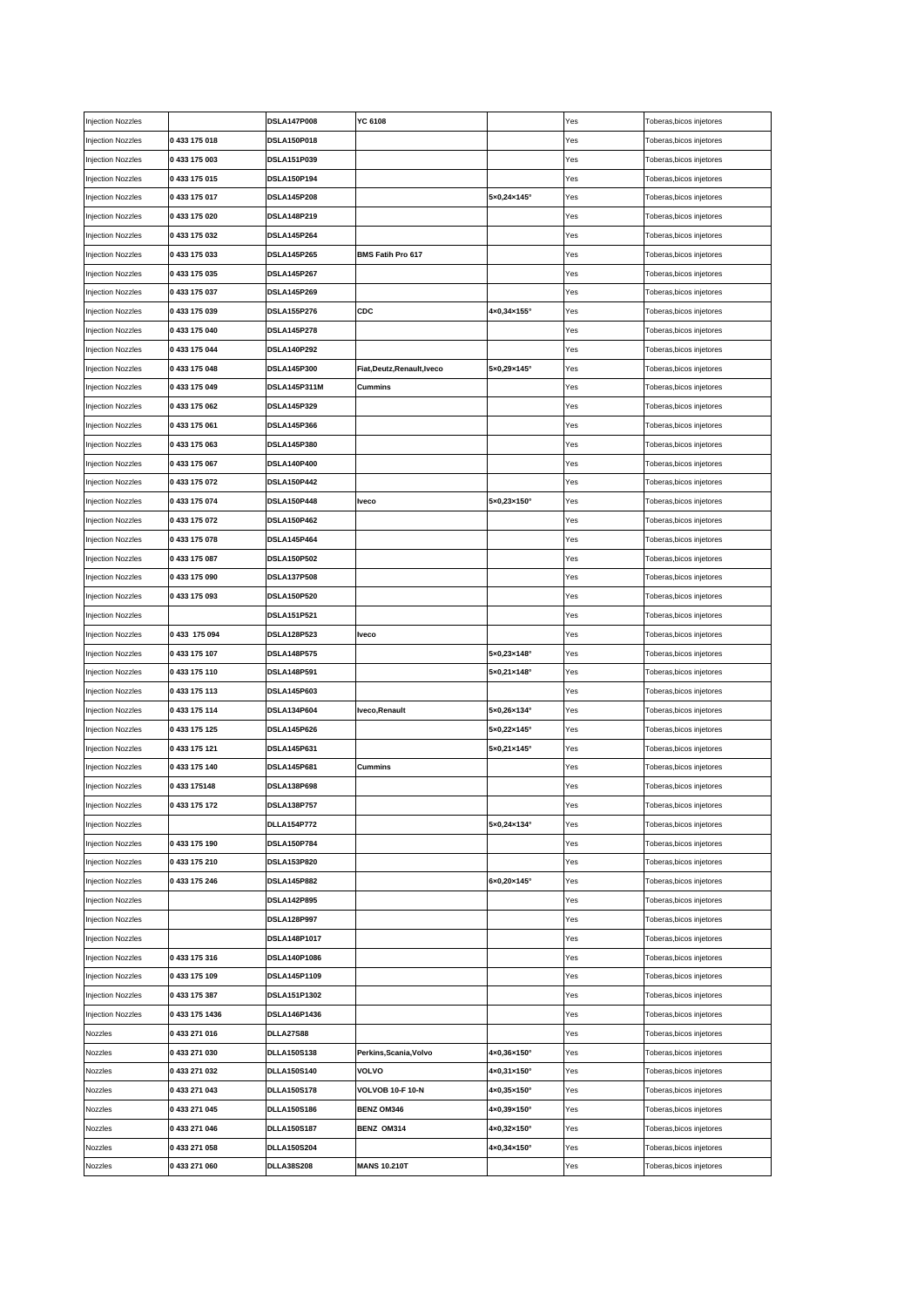| Nozzles | 0433271079                     | <b>DLLA160S255</b>                       |                                  |                                 | Yes        | Toberas, bicos injetores                             |
|---------|--------------------------------|------------------------------------------|----------------------------------|---------------------------------|------------|------------------------------------------------------|
| Nozzles | 0 433 271 092                  | <b>DLLA154S274</b>                       |                                  |                                 | Yes        | Toberas,bicos injetores                              |
| Nozzles | 0 433 271 081                  | <b>DLLA160S295</b>                       |                                  |                                 | Yes        | Toberas,bicos injetores                              |
| Nozzles | 0 433 270 114                  | DLL150S393                               |                                  | 4×0,30×150°                     | Yes        | Toberas,bicos injetores                              |
| Nozzles | 0433 271 160                   | <b>DLLA79S390</b>                        | MB 0302 OM327,360                | 4×0,37×79°                      | Yes        | Toberas,bicos injetores                              |
| Nozzles | 0 433 271 162                  | <b>DLLA149S394</b>                       | MITSUBISHI DEUTZ F4L912          |                                 | Yes        | Toberas, bicos injetores                             |
| Nozzles | 0433271169                     | <b>DLLA150S402</b>                       |                                  |                                 | Yes        | Toberas,bicos injetores                              |
| Nozzles | 0 433 270 121                  | <b>DLL18S418</b>                         |                                  | $1 \times 0,61 \times 18$ °     | Yes        | Toberas,bicos injetores                              |
| Nozzles | 0 433 271 192                  | <b>DLLA154S427</b>                       |                                  |                                 | Yes        | Toberas,bicos injetores                              |
| Nozzles | 0 433 271 195                  | <b>DLLA150S442</b>                       |                                  |                                 | Yes        | Toberas,bicos injetores                              |
| Nozzles | 0 433 271 199                  | <b>DLLA145S448</b>                       | FIAT 450,455 Tractor             |                                 | Yes        | Toberas,bicos injetores                              |
| Nozzles | 0 433 271 214                  | <b>DLLA150S469</b>                       | MF                               |                                 | Yes        | Toberas,bicos injetores                              |
| Nozzles |                                | <b>DLLA143S471</b>                       |                                  |                                 | Yes        | Toberas,bicos injetores                              |
| Nozzles | 0 433 271 221                  | <b>DLLA144S485</b>                       | <b>BENZ OM401.912</b>            | 4×0,38×144°                     | Yes        | Toberas,bicos injetores                              |
| Nozzles | 0 433 271 224                  | <b>DLLA150S494</b>                       | <b>MACK</b>                      |                                 | Yes        | Toberas,bicos injetores                              |
| Nozzles | 0433271230                     | <b>DLLA150S506</b>                       |                                  |                                 | Yes        | Toberas,bicos injetores                              |
| Nozzles | 0 433 271 233                  | <b>DLLA27S512</b>                        |                                  |                                 | Yes        | Toberas,bicos injetores                              |
| Nozzles | 0 433 271 252                  | <b>DLLA38S541</b>                        | RABA-IKARUS D 2156 MTKL          | $1 \times 0.75 \times 38$ °     | Yes        | Toberas,bicos injetores                              |
| Nozzles | 0 433 271 258                  | <b>DLLA150S548</b>                       |                                  | 5×0,32×150°                     | Yes        | Toberas,bicos injetores                              |
| Nozzles | 0 433 271 259                  | <b>DLLA150S549</b>                       |                                  |                                 | Yes        | Toberas,bicos injetores                              |
| Nozzles | 0 433 271 263                  | <b>DLLA160S555</b>                       | Lombardini 3LD 450               | 4×0,29×160°                     | Yes        | Toberas,bicos injetores                              |
| Nozzles | 0 433 271 266                  | <b>DLLA140S563</b>                       |                                  |                                 | Yes        | Toberas, bicos injetores                             |
| Nozzles | 0 433 271 269                  | <b>DLLA140S567</b>                       | Bomag, Hatz                      | 4×0,28×140°                     | Yes        | Toberas,bicos injetores                              |
| Nozzles | 0433 271 280                   | <b>DLLA150S582</b>                       |                                  |                                 | Yes        | Toberas, bicos injetores                             |
| Nozzles | 0 433 271 281                  | <b>DLLA150S583</b>                       |                                  |                                 | Yes        | Toberas,bicos injetores                              |
| Nozzles | 0 433 271 285                  | <b>DLLA28S589</b>                        | <b>Man, Renault Saviem</b>       | 1×0,58×28°                      | Yes        | Toberas,bicos injetores                              |
| Nozzles | 0 433 271 298                  | <b>DLLA150S615</b>                       |                                  |                                 | Yes        | Toberas,bicos injetores                              |
| Nozzles | 0 433 271 299                  | <b>DLLA150S616</b>                       | Scania                           | 5×0,35×150°                     | Yes        | Toberas,bicos injetores                              |
|         |                                |                                          |                                  |                                 |            |                                                      |
|         |                                |                                          |                                  |                                 |            |                                                      |
| Nozzles | 0 433 271 305                  | <b>DLLA160S626</b>                       |                                  |                                 | Yes        | Toberas,bicos injetores                              |
| Nozzles | 0 433 271 306                  | <b>DLLA25S627</b>                        |                                  |                                 | Yes<br>Yes | Toberas,bicos injetores                              |
| Nozzles | 0 433 220 148                  | <b>DLLA140S632</b>                       | DAF                              |                                 |            | Toberas, bicos injetores                             |
| Nozzles |                                | DLL110S639                               |                                  |                                 | Yes        | Toberas,bicos injetores                              |
| Nozzles | 0 433 271 318                  | <b>DLLA155S651</b>                       |                                  |                                 | Yes        | Toberas,bicos injetores                              |
| Nozzles | 0 433 271 322                  | <b>DLLA28S656</b>                        | Deutz, Iveco 260.25-330-25       | $2 \times 0,45 \times 28$ °     | Yes        | Toberas,bicos injetores                              |
| Nozzles | 0433271898                     | <b>DLLA155S658</b>                       |                                  |                                 | Yes        | Toberas,bicos injetores                              |
| Nozzles | 0433 271 900                   | <b>DLLA150S660</b>                       |                                  |                                 | Yes        | Toberas, bicos injetores                             |
| Nozzles | 0 433 271 325                  | <b>DLLA141S662</b>                       |                                  |                                 | Yes        | Toberas, bicos injetores                             |
| Nozzles | 0 433 271 334                  | <b>DLLA30S678</b>                        | <b>MAN</b>                       | $1 \times 0,75 \times 30^\circ$ | Yes        | Toberas,bicos injetores                              |
| Nozzles | 0 433 271 170                  | <b>DLLA160S705</b>                       |                                  |                                 | Yes        | Toberas, bicos injetores                             |
| Nozzles | 0433 271 883                   | <b>DLLA155S713</b>                       | <b>JOHN DEERE</b>                |                                 | Yes        | Toberas, bicos injetores                             |
| Nozzles | 0 433 171 348                  | <b>DLLA150S714</b>                       |                                  |                                 | Yes        | Toberas, bicos injetores                             |
| Nozzles | 0 433 271 349                  | <b>DLLA149S715</b>                       | Iveco, KHD, Poclain              | 3×0,41×149°                     | Yes        | Toberas, bicos injetores                             |
| Nozzles | 0 433 271 353                  | <b>DLLA150S718</b>                       |                                  |                                 | Yes        | Toberas, bicos injetores                             |
| Nozzles | 0433271036                     | <b>DLLA150S720</b>                       | Volvo                            |                                 | Yes        | Toberas,bicos injetores                              |
| Nozzles | 0 433 271 355                  | <b>DLLA25S722</b>                        | Man, Renault, Saviem, Kassbohrer | $1 \times 0,66 \times 25$ °     | Yes        | Toberas, bicos injetores                             |
| Nozzles | 0 433 271 878                  | <b>DLLA155S729</b>                       |                                  |                                 | Yes        | Toberas, bicos injetores                             |
| Nozzles | 0 433 271 738                  | <b>DLLA155S738</b>                       |                                  |                                 | Yes        | Toberas, bicos injetores                             |
| Nozzles | 0 433 271 874                  | <b>DLLA150S739</b>                       | Scania                           |                                 | Yes        | Toberas, bicos injetores                             |
| Nozzles | 0 433 271 870                  | <b>DLLA144S747</b>                       | Kassbohrer,MB                    |                                 | Yes        | Toberas,bicos injetores                              |
| Nozzles | 0433271868                     | <b>DLLA150S753</b>                       | Scania                           |                                 | Yes        | Toberas, bicos injetores                             |
| Nozzles | 0 433 271 867                  | <b>DLLA150S754</b>                       |                                  |                                 | Yes        | Toberas, bicos injetores                             |
| Nozzles | 0 433 271 773                  | <b>DLLA150S773</b>                       |                                  |                                 | Yes        | Toberas, bicos injetores                             |
| Nozzles | 0 433 271 376                  | <b>DLLA149S774</b>                       | DeutzF6L912\913                  | 4×0,30×149°                     | Yes        | Toberas, bicos injetores                             |
| Nozzles | 0 433 271 377                  | <b>DLLA149S775</b>                       | Khd, Nissan, Iveco, Bomg, Faun,  | 4×0,32×149°                     | Yes        | Toberas, bicos injetores                             |
| Nozzles | 0 433 271 865<br>0 433 271 394 | <b>DLLA150S762</b><br><b>DLLA150S781</b> | Volvo<br>Mercedez-Benz           | 4×0,41×150°                     | Yes        | Toberas, bicos injetores<br>Toberas, bicos injetores |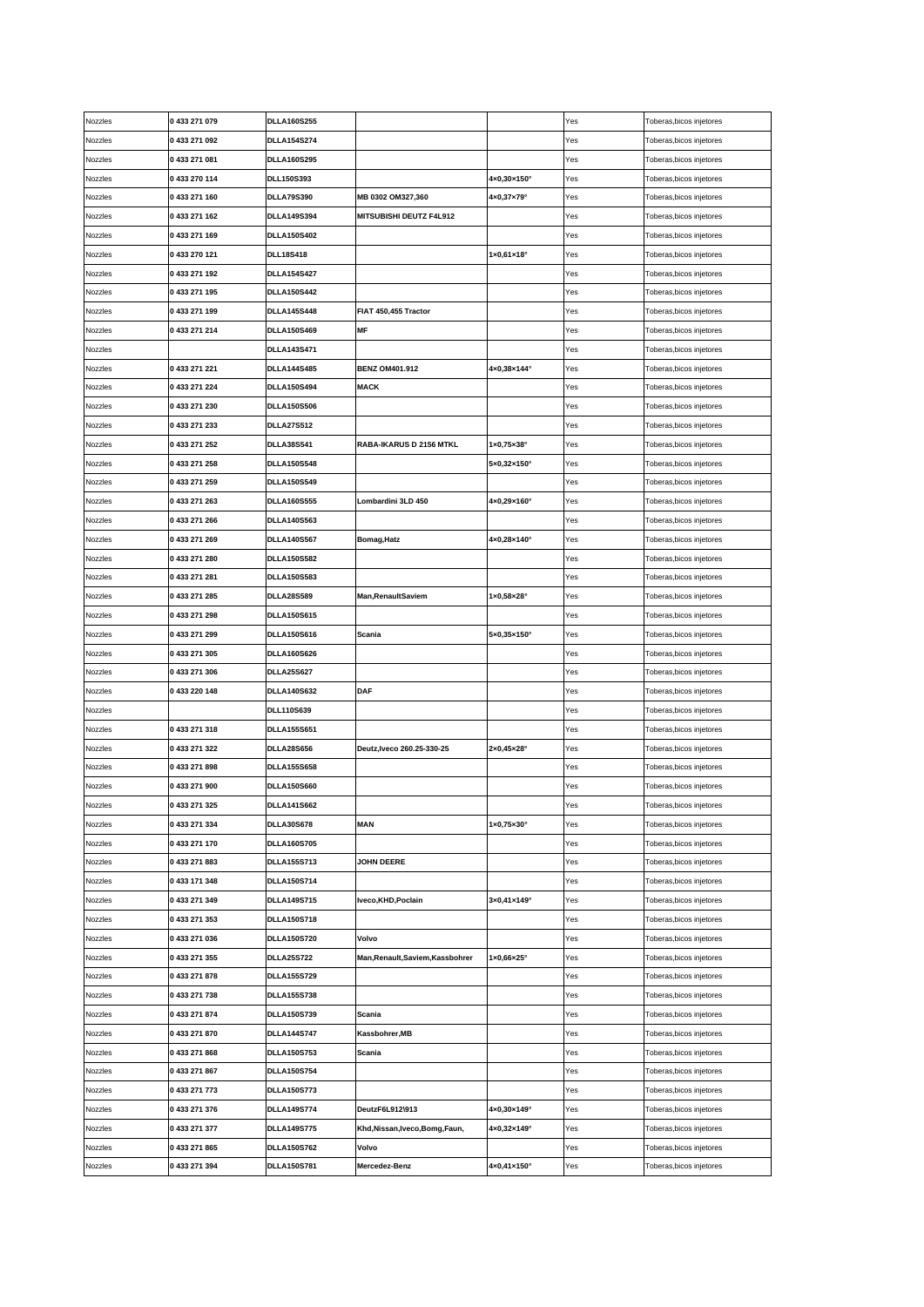| Nozzles | 0 433 271 403  | <b>DLLA142S791</b>  | MB, Unimog-2517           | 4×0,31×142°                  | Yes | Toberas, bicos injetores |
|---------|----------------|---------------------|---------------------------|------------------------------|-----|--------------------------|
| Nozzles | 0 433 271 404  | <b>DLLA142S792</b>  | Mercedez-Benz             | $4 \times 0,33 \times 142$ ° | Yes | Toberas,bicos injetores  |
| Nozzles | 0 433 271 849  | <b>DLLA150S815</b>  | Case IH, Dresser, IH      |                              | Yes | Toberas,bicos injetores  |
| Nozzles | 0 433 271 846  | <b>DLLA150S821</b>  |                           |                              | Yes | Toberas,bicos injetores  |
| Nozzles | 0 433 271 417  | <b>DLLA150S824</b>  |                           |                              | Yes | Toberas,bicos injetores  |
| Nozzles | 0 433 271 804  | <b>DLLA150S825</b>  |                           |                              | Yes | Toberas, bicos injetores |
| Nozzles | 0 433 271 423  | <b>DLLA144S829</b>  | Mercedez-Benz, Kassbohrer | 4×0,41×144°                  | Yes | Toberas, bicos injetores |
| Nozzles | 0433 271 838   | <b>DLLA150S836</b>  | IΗ                        |                              | Yes | Toberas, bicos injetores |
| Nozzles | 0 433 271 837  | <b>DLLA150S838</b>  |                           | 5×0,37×150°                  | Yes | Toberas,bicos injetores  |
| Nozzles | 0433271839     | <b>DLLA155S835</b>  |                           |                              | Yes | Toberas, bicos injetores |
| Nozzles | 0 433 271 835  | <b>DLLA144S842</b>  | Renault, Sonacome         |                              | Yes | Toberas, bicos injetores |
| Nozzles | 0 433 271 834  | <b>DLLA150S843</b>  |                           |                              | Yes | Toberas, bicos injetores |
| Nozzles | 0 433 271 853  | <b>DLLA150S853</b>  | Scania                    |                              | Yes | Toberas,bicos injetores  |
| Nozzles | 0433271819     | <b>DLLA148S885</b>  |                           |                              | Yes | Toberas,bicos injetores  |
| Nozzles | 0 433 271 8213 | <b>DLLA150S870</b>  |                           |                              | Yes | Toberas,bicos injetores  |
| Nozzles |                | <b>DLLA150S891</b>  |                           |                              | Yes | Toberas,bicos injetores  |
| Nozzles | 0 433 271 440  | <b>DLLA144S892</b>  |                           |                              | Yes | Toberas, bicos injetores |
| Nozzles | 0 433 271 441  | DLLA138S893         |                           |                              | Yes | Toberas,bicos injetores  |
| Nozzles | 0 433 271 446  | <b>DLLA150S902</b>  | SteyrWD615.67\280PS       | $4 \times 0,36 \times 150$ ° | Yes | Toberas, bicos injetores |
| Nozzles | 0433271807     | <b>DLLA150S916</b>  |                           |                              | Yes | Toberas, bicos injetores |
| Nozzles | 0433271805     | <b>DLLA142S924</b>  | KHD                       |                              | Yes | Toberas,bicos injetores  |
| Nozzles | 0 433 271 804  | <b>DLLA150S925</b>  |                           |                              | Yes | Toberas,bicos injetores  |
| Nozzles | 0 433 271 466  | <b>DLLA142S926</b>  | Mercedes-Benz             |                              | Yes | Toberas, bicos injetores |
| Nozzles | 0 433 271 462  | <b>DLLA150S935</b>  | Mercedes-Benz             | 4×0,39×150°                  | Yes | Toberas, bicos injetores |
| Nozzles | 0 433 271 740  | <b>DLLA136S943</b>  | <b>MAN</b>                | 4×0,41×136°                  | Yes | Toberas,bicos injetores  |
| Nozzles | 0 433 271 791  | <b>DLLA154S970</b>  | Mack,Renault,             |                              | Yes | Toberas,bicos injetores  |
| Nozzles | 0 433 271 790  | <b>DLLA151S972</b>  | KHD                       |                              | Yes | Toberas,bicos injetores  |
| Nozzles | 0 433 271 465  | <b>DLLA150S975</b>  |                           |                              | Yes | Toberas,bicos injetores  |
|         |                |                     |                           |                              |     |                          |
| Nozzles | 0433271788     | <b>DLLA140S976</b>  | DAF                       | 4×0,46×140°                  | Yes | Toberas,bicos injetores  |
| Nozzles | 0 433 271 979  | <b>DLLA150S979</b>  |                           |                              | Yes | Toberas, bicos injetores |
| Nozzles | 0 433 271 467  | <b>DLLA144S982</b>  |                           |                              | Yes | Toberas, bicos injetores |
| Nozzles | 0 433 271 783  | <b>DLLA138S983</b>  |                           |                              | Yes | Toberas, bicos injetores |
| Nozzles | 0 433 271 781  | <b>DLLA144S992</b>  | Renault,                  |                              | Yes | Toberas, bicos injetores |
| Nozzles | 0433 271 780   | <b>DLLA150S993</b>  |                           |                              | Yes | Toberas,bicos injetores  |
| Nozzles | 0 433 271 778  | <b>DLLA160S995</b>  |                           |                              | Yes | Toberas, bicos injetores |
| Nozzles | 0 433 271 471  | <b>DLLA134S999</b>  | <b>BENZ</b>               | 4×0,38×134°                  | Yes | Toberas, bicos injetores |
| Nozzles | 0 433 271 775  | DLLA136S1000        | Fiat, Ford, Iveco         | 3×0,36×136°                  | Yes | Toberas, bicos injetores |
| Nozzles | 0 433 271 774  | DLLA124S1001        |                           | 4×0,31×124°                  | Yes | Toberas, bicos injetores |
| Nozzles | 0 433 271 478  | DLLA140S1003        | Mercedes-Benz             | 4×0,35×140°                  | Yes | Toberas, bicos injetores |
| Nozzles | 0 433 271 765  | <b>DLLA150S1023</b> |                           |                              | Yes | Toberas, bicos injetores |
| Nozzles | 0 433 271 487  | DLLA136S1034        | MB2631                    | 4×0,36×136°                  | Yes | Toberas, bicos injetores |
| Nozzles | 0 433 271 486  | DLLA131S1035        | Mercedes-Benz             |                              | Yes | Toberas, bicos injetores |
| Nozzles | 0 433 271 1053 | DLLA160S1053        |                           |                              | Yes | Toberas, bicos injetores |
| Nozzles | 0 433 271 756  | DLLA140S1054        |                           |                              | Yes | Toberas, bicos injetores |
| Nozzles | 0 433 271 755  | <b>DLLA150S1055</b> |                           |                              | Yes | Toberas, bicos injetores |
| Nozzles | 0 433 271 735  | <b>DLLA154S1086</b> |                           |                              | Yes | Toberas, bicos injetores |
| Nozzles | 0 433 271 732  | DLLA148S1089        |                           |                              | Yes | Toberas, bicos injetores |
| Nozzles | 0 433 220 195  | DLLA150S1093        |                           |                              | Yes | Toberas, bicos injetores |
| Nozzles | 0 433 271 502  | <b>DLLA142S1096</b> | Mercedes-Benz             |                              | Yes | Toberas, bicos injetores |
| Nozzles | 0 433 271 729  | <b>DLLA145S1097</b> |                           |                              | Yes | Toberas,bicos injetores  |
| Nozzles | 0 433 271 720  | <b>DLLA138S1112</b> |                           |                              | Yes | Toberas, bicos injetores |
| Nozzles | 0 433 271 719  | <b>DLLA134S1113</b> | Iveco, Deutz              |                              | Yes | Toberas, bicos injetores |
| Nozzles | 0433271718     | <b>DLLA140S1116</b> | DAF                       |                              | Yes | Toberas, bicos injetores |
| Nozzles | 0 433 271 508  | <b>DLLA156S1134</b> |                           |                              | Yes | Toberas, bicos injetores |
| Nozzles | 0 433 271 714  | DLLA150S1137        |                           |                              | Yes | Toberas, bicos injetores |
| Nozzles | 0 433 271 1142 | DLLA142S1142        |                           |                              | Yes | Toberas, bicos injetores |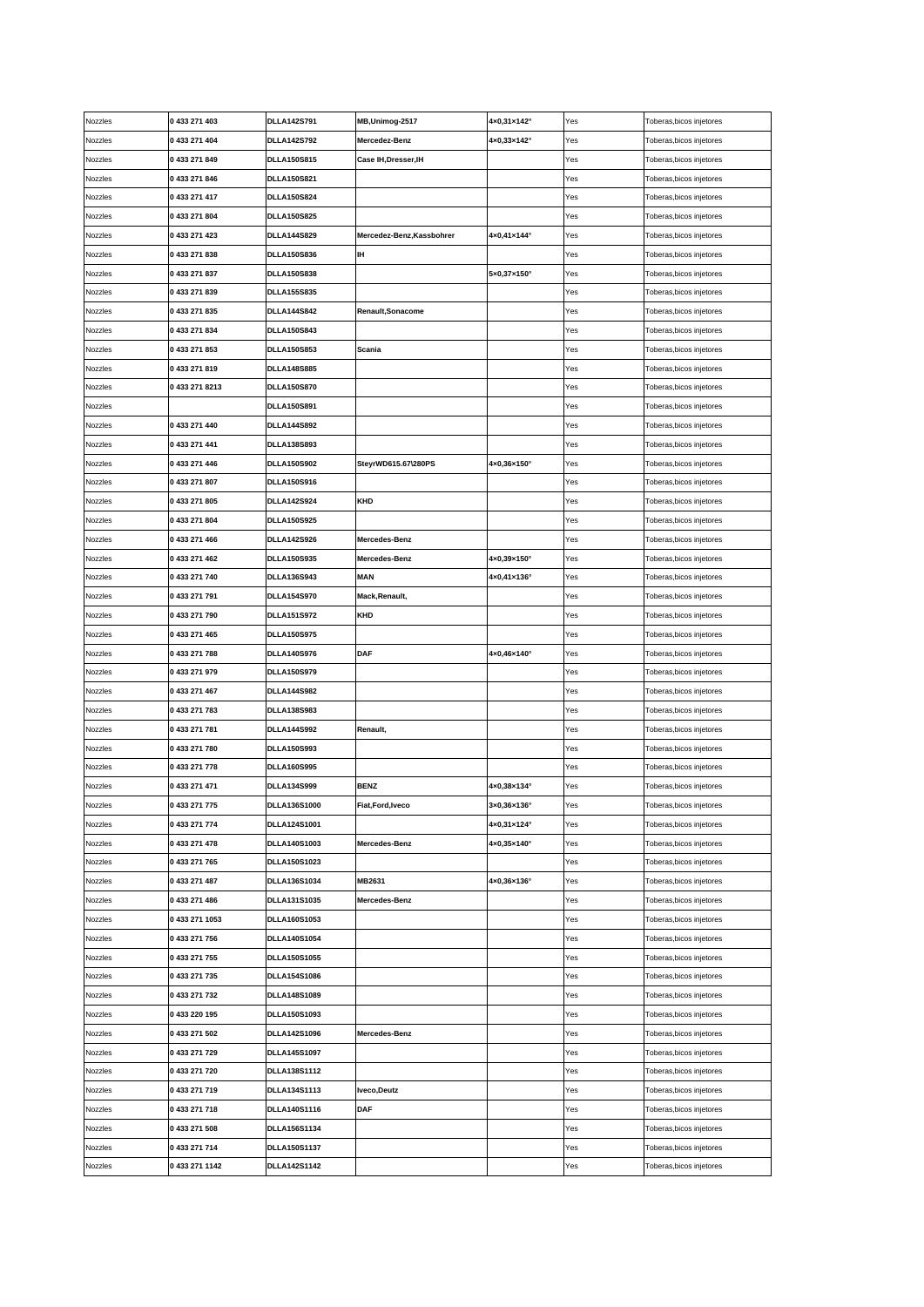| Nozzles               | 0 433 271 711  | <b>DLLA148S1145</b> |                                 |                              | Yes | Toberas, bicos injetores   |
|-----------------------|----------------|---------------------|---------------------------------|------------------------------|-----|----------------------------|
| Nozzles               | 0 433 271 515  | <b>DLLA137S1157</b> | Mercedes-Benz                   |                              | Yes | Toberas, bicos injetores   |
| Nozzles               | 0 433 271 703  | DLLA145S1160        | <b>DAF</b>                      | 5×0,39×145°                  | Yes | Toberas, bicos injetores   |
| Nozzles               | 0 433 271 702  | DLLA145S1161        | DAF                             | $5\times0,36\times145^\circ$ | Yes | Toberas, bicos injetores   |
| Nozzles               | 0 433 271 698  | DLLA145S1169        |                                 | 6×0,32×145°                  | Yes | Toberas, bicos injetores   |
| Nozzles               | 0 433 271 521  | DLLA138S1191        | <b>MB OM442AM, Class</b>        | 5×0,32×138°                  | Yes | Toberas, bicos injetores   |
| Nozzles               | 0 433 271 524  | DLLA134S1199        | Mercedes-Benz 1834,1844         | 5×0,33×134°                  | Yes | Toberas, bicos injetores   |
| Nozzles               | 0 433 271 680  | DLLA134S1201        |                                 |                              | Yes | bicos injetores, ROZPYLACZ |
| Nozzles               | 0 433 271 678  | <b>DLLA148S1204</b> |                                 |                              | Yes | bicos injetores, ROZPYLACZ |
| Nozzles               | 0 433 271 675  | DLLA149S1207        |                                 |                              | Yes | bicos injetores, ROZPYLACZ |
| Nozzles               | 0 433 271 674  | DLLA137S1208        | Iveco, Deutz                    |                              | Yes | bicos injetores, ROZPYLACZ |
| Nozzles               | 0 433 271 673  | DLLA149S1209        |                                 |                              | Yes | bicos injetores, ROZPYLACZ |
| Nozzles               | 0 433 271 665  | <b>DLLA155S1221</b> |                                 |                              | Yes | bicos injetores, ROZPYLACZ |
| Nozzles               | 0 433 271 657  | DLLA150S1234        |                                 |                              | Yes | bicos injetores, ROZPYLACZ |
| Nozzles               | 0 433 171 1237 | DLLA130S1237        |                                 |                              | Yes | bicos injetores, ROZPYLACZ |
| Nozzles               | 0 433 271 655  | <b>DLLA150S1238</b> |                                 |                              | Yes | bicos injetores, ROZPYLACZ |
| Nozzles               | 0 433 271 646  | <b>DLLA140S1252</b> |                                 |                              | Yes | bicos injetores, ROZPYLACZ |
| Nozzles               | 9 430 084 244  | DLLA130S1253        |                                 |                              | Yes | bicos injetores, ROZPYLACZ |
| Nozzles               | 0 433 271 534  | <b>DLLA142S1257</b> |                                 |                              | Yes | bicos injetores, ROZPYLACZ |
| Vozzles               | 0 433 271 644  | <b>DLLA148S1263</b> |                                 |                              | Yes | bicos injetores, ROZPYLACZ |
| Nozzles               | 9 430 084 245  | <b>DLLA142S1264</b> |                                 |                              | Yes | bicos injetores, ROZPYLACZ |
| Nozzles               | 9 430 084 247  | <b>DLLA142S1266</b> | Mercedes-Benz                   |                              | Yes | bicos injetores, ROZPYLACZ |
| Nozzles               | 0433 271 638   | <b>DLLA148S1272</b> |                                 |                              | Yes | bicos injetores, ROZPYLACZ |
| Nozzles               | 0 433 271 635  | <b>DLLA152S1277</b> | <b>DAF</b>                      |                              | Yes | bicos injetores, ROZPYLACZ |
| Nozzles               | 0 433 271 627  | <b>DLLA136S1289</b> | <b>DAEWOO</b>                   |                              | Yes | bicos injetores, ROZPYLACZ |
| Nozzles               | 0 433 271 626  | <b>DLLA150S1292</b> |                                 |                              | Yes | bicos injetores, ROZPYLACZ |
| Nozzles               | 0 433 271 625  | <b>DLLA150S1295</b> |                                 |                              | Yes | bicos injetores, ROZPYLACZ |
| Nozzles               | 0 433 271 624  | <b>DLLA148S1298</b> | Volvo                           | 7×0,38×148°                  | Yes | bicos injetores, ROZPYLACZ |
|                       |                |                     |                                 |                              |     |                            |
|                       |                |                     |                                 |                              |     |                            |
| Nozzles               | 0 433 271 616  | DLLA143S1302        |                                 | $6 \times 0,31 \times 143$ ° | Yes | bicos injetores, ROZPYLACZ |
| Nozzles               | 0 433 271 576  | DLLA150S1304        | Shangchai G6135                 |                              | Yes | bicos injetores, ROZPYLACZ |
| Nozzles               | 0 433 271 614  | <b>DLLA160S1305</b> | Renault                         | 5×0,33×160°                  | Yes | bicos injetores, ROZPYLACZ |
| Nozzles               | 0433272997     | DLLA132S1320        |                                 |                              | Yes | bicos injetores, ROZPYLACZ |
| Nozzles               | 0433271268     | <b>DLLA150S2120</b> | Fiat, Mercedes-Benz, Kassbohrer |                              | Yes | bicos injetores, ROZPYLACZ |
| Nozzles               | 0 433 271 078  | <b>DLLA35S2180</b>  | Man, Renault, Saviem            |                              | Yes | bicos injetores, ROZPYLACZ |
| Nozzles               | 0 433 271 3273 | <b>DLLA160S3273</b> |                                 |                              | Yes | bicos injetores, ROZPYLACZ |
| Nozzles               | 0 433 271 161  | <b>DLLA150S4820</b> |                                 |                              | Yes | bicos injetores, ROZPYLACZ |
| Nozzles               | 0 433 270 172  | IBMDB1035C          |                                 |                              | Yes | bicos injetores, ROZPYLACZ |
| Vozzles               | 0 433 271 399  | <b>IBMD5626</b>     |                                 |                              | Yes | bicos injetores, ROZPYLACZ |
| Vozzles               | 0 433 271 447  | <b>DLLA144S8200</b> |                                 |                              | Yes | bicos injetores, ROZPYLACZ |
| Diesel Nozzles        | 0434 200 001   | <b>DN4S1</b>        | Komastu 2D94,3D94               |                              | Yes | bicos injetores, ROZPYLACZ |
| Diesel Nozzles        | 0434 200 021   | DN15S156            | Bomag, Hatz                     |                              | Yes | bicos injetores, ROZPYLACZ |
| Diesel Nozzles        | 0434 250 037   | <b>DNOSD165</b>     |                                 |                              | Yes | bicos injetores, ROZPYLACZ |
| Diesel Nozzles        | 0434 250 046   | <b>DN0SD174</b>     |                                 |                              | Yes | bicos injetores, ROZPYLACZ |
| Diesel Nozzles        | 0434 250 056   | <b>DN4SD187</b>     |                                 |                              | Yes | bicos injetores, ROZPYLACZ |
| Diesel Nozzles        | 0434 200 053   | <b>DN10SD242</b>    |                                 |                              | Yes | bicos injetores, ROZPYLACZ |
| Diesel Nozzles        | 0434 250 105   | <b>DN0SD248</b>     |                                 |                              | Yes | bicos injetores, ROZPYLACZ |
| Diesel Nozzles        | 0434 250 109   | <b>DN0SD252</b>     | Critoen, Peugeot                |                              | Yes | bicos injetores, ROZPYLACZ |
| <b>Diesel Nozzles</b> | 0 434 250 117  | <b>DN0SD259</b>     | <b>BMW,Fiat</b>                 |                              | Yes | bicos injetores, ROZPYLACZ |
| Diesel Nozzles        | 0434 250 120   | <b>DNOSD261</b>     |                                 |                              | Yes | bicos injetores, ROZPYLACZ |
| Diesel Nozzles        | 0 434 250 125  | <b>DN0SD263</b>     | Isuzu                           |                              | Yes | bicos injetores, ROZPYLACZ |
| Diesel Nozzles        | 0434 250 128   | <b>DN0SD265</b>     | Benz                            |                              | Yes | bicos injetores, ROZPYLACZ |
| Diesel Nozzles        | 0434 250 130   | <b>DN0SD267</b>     |                                 |                              | Yes | bicos injetores, ROZPYLACZ |
| Diesel Nozzles        | 0 434 250 132  | <b>DN0SD269</b>     | Ford                            |                              | Yes | bicos injetores, ROZPYLACZ |
| Diesel Nozzles        | 0 434 250 137  | <b>DN0SD272</b>     | ASCONA 1.6D                     |                              | Yes | bicos injetores, ROZPYLACZ |
| Diesel Nozzles        | 0434 250 138   | <b>DN0SD273</b>     | <b>VW-Golf</b>                  |                              | Yes | bicos injetores, ROZPYLACZ |
| Diesel Nozzles        | 0 434 250 139  | <b>DN0SD274</b>     | Audi                            |                              | Yes | bicos injetores, ROZPYLACZ |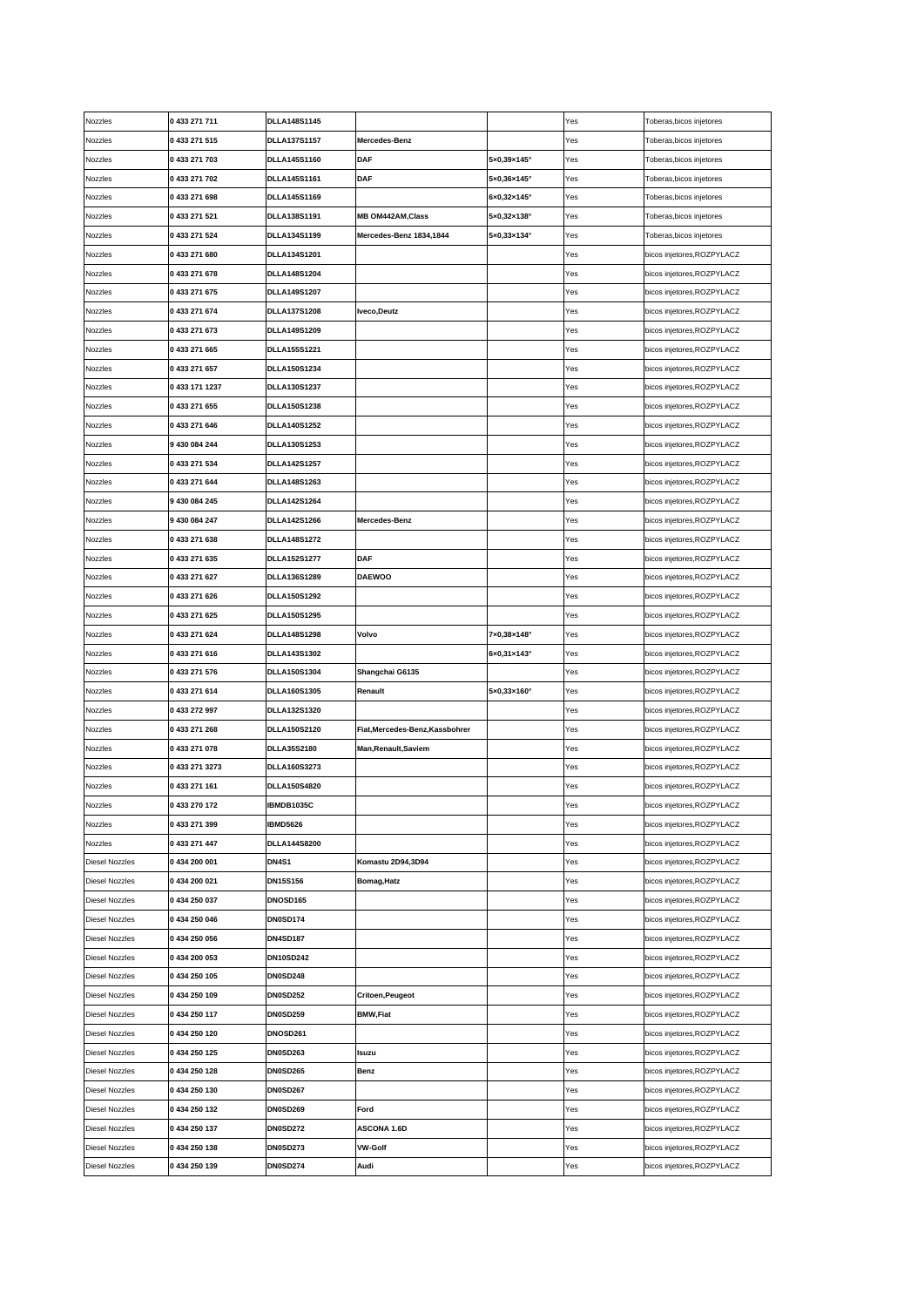| <b>Diesel Nozzles</b>        | 0 434 250 141 | <b>DN0SD276</b>    |                         |             | Yes | bicos injetores, ROZPYLACZ |
|------------------------------|---------------|--------------------|-------------------------|-------------|-----|----------------------------|
| <b>Diesel Nozzles</b>        | 0 434 250 145 | <b>DN0SD283</b>    |                         |             | Yes | bicos injetores, ROZPYLACZ |
| <b>Diesel Nozzles</b>        | 0 434 250 157 | DNOSD287           |                         |             | Yes | bicos injetores, ROZPYLACZ |
| <b>Diesel Nozzles</b>        | 0 434 250 150 | <b>DN0SD288</b>    | Ford                    |             | Yes | bicos injetores, ROZPYLACZ |
| Diesel Nozzles               | 0 434 250 153 | DN12SD290          | Fiat,Deutz,Iveco,Lancia |             | Yes | bicos injetores, ROZPYLACZ |
| Diesel Nozzles               | 0 434 250 154 | <b>DN0SD292</b>    | KADETT 1.7D             |             | Yes | bicos injetores, ROZPYLACZ |
| Diesel Nozzles               | 0 434 250 155 | <b>DN0SD294</b>    | Volvo, VW               |             | Yes | bicos injetores, ROZPYLACZ |
| <b>Diesel Nozzles</b>        | 0 434 250 159 | <b>DN0SD297</b>    | AUDI VW                 |             | Yes | bicos injetores, ROZPYLACZ |
| <b>Diesel Nozzles</b>        | 0434 250 163  | <b>DN0SD302</b>    | Fiat                    |             | Yes | bicos injetores, ROZPYLACZ |
| <b>Diesel Nozzles</b>        | 0434 250 895  | DNOSD304           |                         |             | Yes | bicos injetores, ROZPYLACZ |
| Diesel Nozzles               | 0434 250 169  | <b>DN0SD308</b>    | <b>VW PASSAT</b>        |             | Yes | bicos injetores, ROZPYLACZ |
| Diesel Nozzles               | 0434 250 170  | <b>DN0SD309</b>    |                         |             | Yes | bicos injetores, ROZPYLACZ |
| Diesel Nozzles               | 0434 250 897  | <b>DN0SD310</b>    |                         |             | Yes | bicos injetores, ROZPYLACZ |
| <b>Diesel Nozzles</b>        | 0434 250 895  | <b>DN0SD312</b>    |                         |             | Yes | bicos injetores, ROZPYLACZ |
| <b>Diesel Nozzles</b>        | 0 434 250 176 | <b>DN0SD314</b>    | Mercedes-Benz           |             | Yes | bicos injetores, ROZPYLACZ |
| Fuel Injector Nozzles        | 0434 250 119  | DN12SD1750         | <b>MPV</b>              |             | Yes | bicos injetores, ROZPYLACZ |
| Fuel Injector Nozzles        | 9 430 084 702 | <b>DLLA150P100</b> |                         |             | Yes | bicos injetores, ROZPYLACZ |
| Fuel Injector Nozzles        | 9 430 084 708 | <b>DLLA150P112</b> |                         |             | Yes | bicos injetores, ROZPYLACZ |
| Fuel Injector Nozzles        | 9 430 084 711 | <b>DLLA150P129</b> |                         |             | Yes | bicos injetores, ROZPYLACZ |
| Fuel Injector Nozzles        | 9 430 084 717 | <b>DLLA150P174</b> |                         |             | Yes | bicos injetores, ROZPYLACZ |
| Fuel Injector Nozzles        | 9 430 084 731 | <b>DLLA140P271</b> |                         | 6×0,21×140° | Yes | bicos injetores, ROZPYLACZ |
| Fuel Injector Nozzles        | 9 430 084 738 | <b>DLLA139P289</b> | YC6112\240PS            |             | Yes | Bicos Injetores, ROZPYLACZ |
| Fuel Injector Nozzles        | 9 430 084 742 | <b>DLLA154P332</b> | 6BTAA\210PS             |             |     |                            |
|                              |               |                    |                         |             | Yes | Bicos Injetores, ROZPYLACZ |
| Fuel Injector Nozzles        | 9 430 084 214 | <b>DLLA151S907</b> |                         |             | Yes | Bicos Injetores, ROZPYLACZ |
| Fuel Injector Nozzles        | 9 430 084 732 | <b>DLLA145P309</b> |                         |             | Yes | Bicos Injetores, ROZPYLACZ |
| Fuel Injector Nozzles        | 9 430 084 733 | <b>DLLA145P310</b> |                         |             | Yes | Bicos Injetores, ROZPYLACZ |
| <b>Fuel Injector Nozzles</b> | 2 437 010 081 | <b>DSLA145P975</b> |                         |             | Yes | Bicos Injetores, ROZPYLACZ |
| Fuel Injector Nozzles        | F019 123 001  | <b>DSLA145P001</b> |                         |             | Yes | Bicos Injetores, ROZPYLACZ |
| Fuel Injector Nozzles        | F019 123 003  | DSLA155P003        |                         |             | Yes | Bicos Injetores, ROZPYLACZ |
| Fuel Injector Nozzles        | F019 123 004  | <b>DSLA155P004</b> |                         |             | Yes | Bicos Injetores, ROZPYLACZ |
| Fuel Injector Nozzles        | F019 123 006  | <b>DSLA145P006</b> |                         |             | Yes | Bicos Injetores, ROZPYLACZ |
| Fuel Injector Nozzles        | F019 123 007  | <b>DSLA134P007</b> |                         |             | Yes | Bicos Injetores, ROZPYLACZ |
| Fuel Injector Nozzles        | F019 123 008  | <b>DSLA147P008</b> |                         |             | Yes | Bicos Injetores, ROZPYLACZ |
| Fuel Injector Nozzles        | F019 123 009  | DSLA153P009        |                         |             | Yes | Bicos Injetores, ROZPYLACZ |
| Fuel Injector Nozzles        | F019 123 011  | DSLA148P011        |                         |             | Yes | Bicos Injetores, ROZPYLACZ |
| Fuel Injector Nozzles        | F019 123 014  | DSLA145P014        |                         |             | Yes | Bicos Injetores, ROZPYLACZ |
| <b>Fuel Injector Nozzles</b> | F019 123 019  | DSLA145P019        |                         |             | Yes | Bicos Injetores, ROZPYLACZ |
| Fuel Injector Nozzles        | F019 123 021  | DSLA148P021        |                         |             | Yes | Bicos Injetores, ROZPYLACZ |
| Fuel Injector Nozzles        | F019 123 023  | <b>DSLA148P023</b> |                         |             | Yes | Bicos Injetores, ROZPYLACZ |
| Fuel Injector Nozzles        | F019 123 024  | <b>DSLA148P024</b> |                         |             | Yes | Bicos Injetores, ROZPYLACZ |
| Fuel Injector Nozzles        | F019 123 025  | <b>DSLA154P025</b> |                         |             | Yes | Bicos Injetores, ROZPYLACZ |
| Fuel Injector Nozzles        | F019 123 042  | <b>DSLA148P042</b> |                         |             | Yes | Bicos Injetores, ROZPYLACZ |
| Fuel Injector Nozzles        | F019 123 938  | <b>DSLA152P938</b> |                         |             | Yes | Bicos Injetores, ROZPYLACZ |
| Fuel Injector Nozzles        | F019 123 954  | <b>DSLA146P954</b> |                         |             | Yes | Bicos Injetores, ROZPYLACZ |
| Fuel Injector Nozzles        | F019 123 007  | <b>DLLA150P007</b> |                         |             | Yes | Bicos Injetores, ROZPYLACZ |
| Fuel Injector Nozzles        | F019 121 010  | <b>DLLA150P010</b> |                         |             | Yes | Bicos Injetores, ROZPYLACZ |
| Fuel Injector Nozzles        | F019 121 011  | <b>DLLA150P011</b> |                         |             | Yes | Bicos Injetores, ROZPYLACZ |
| Fuel Injector Nozzles        | F019 121 018  | <b>DLLA154P018</b> |                         |             | Yes | Bicos Injetores, ROZPYLACZ |
| Fuel Injector Nozzles        | F019 121 020  | <b>DLLA155P020</b> |                         |             | Yes | Bicos Injetores, ROZPYLACZ |
| Fuel Injector Nozzles        | F019 121 030  | DLLA145P030        |                         |             | Yes | Bicos Injetores, ROZPYLACZ |
| Fuel Injector Nozzles        | F019 121 070  | <b>DLLA150P070</b> |                         |             | Yes | Bicos Injetores, ROZPYLACZ |
| Fuel Injector Nozzles        | F019 121 072  | <b>DLLA140P072</b> |                         |             | Yes | Bicos Injetores, ROZPYLACZ |
| Fuel Injector Nozzles        | F019 121 076  | <b>DLLA150P076</b> |                         |             | Yes | Bicos Injetores, ROZPYLACZ |
| Fuel Injector Nozzles        | F019 121 082  | <b>DLLA150P082</b> |                         |             | Yes | Bicos Injetores, ROZPYLACZ |
| Fuel Injector Nozzles        | F019 121 089  | <b>DLLA154P089</b> |                         |             | Yes | Bicos Injetores, ROZPYLACZ |
| Fuel Injector Nozzles        | F019 121 096  | <b>DLLA150P096</b> |                         |             | Yes | Bicos Injetores, ROZPYLACZ |
|                              |               |                    |                         |             |     |                            |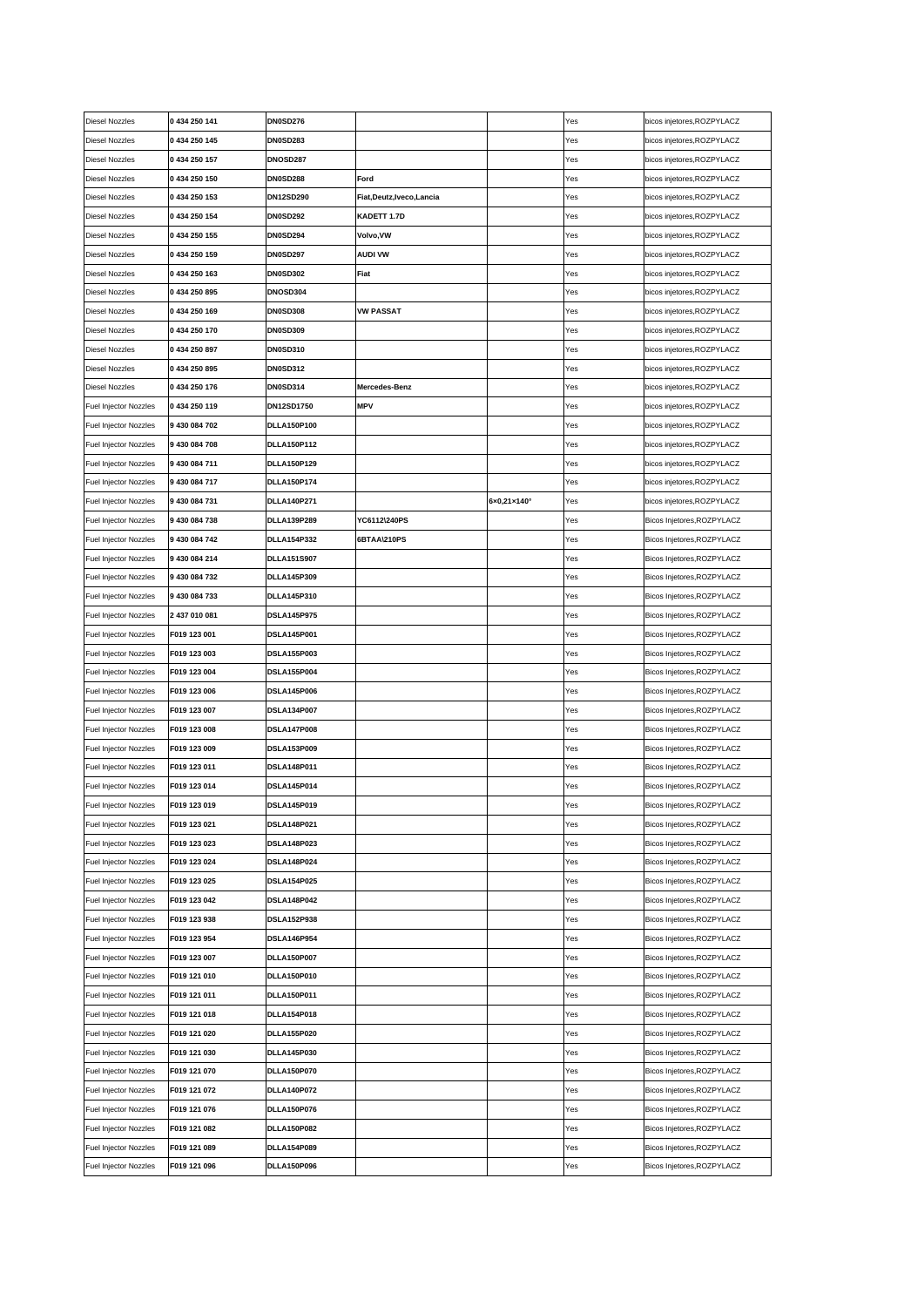| Fuel Injector Nozzles        | F019 121 115  | <b>DLLA145P115</b>  |  | Yes | Bicos Injetores, ROZPYLACZ |
|------------------------------|---------------|---------------------|--|-----|----------------------------|
| Fuel Injector Nozzles        | F019 121 117  | <b>DLLA150P117</b>  |  | Yes | Bicos Injetores, ROZPYLACZ |
| Fuel Injector Nozzles        | F019 121 118  | <b>DLLA150P118</b>  |  | Yes | Bicos Injetores, ROZPYLACZ |
| Fuel Injector Nozzles        | F019 121 119  | <b>DLLA145P119</b>  |  | Yes | Bicos Injetores, ROZPYLACZ |
| Fuel Injector Nozzles        | F019 121 120  | <b>DLLA150P120</b>  |  | Yes | Bicos Injetores, ROZPYLACZ |
| Fuel Injector Nozzles        | F019 121 125  | <b>DLLA150P125</b>  |  | Yes | Bicos Injetores, ROZPYLACZ |
| Fuel Injector Nozzles        | F019 121 126  | <b>DLLA150P126</b>  |  | Yes | Bicos Injetores, ROZPYLACZ |
| Fuel Injector Nozzles        | F019 121 127  | <b>DLLA150P127</b>  |  | Yes | Bicos Injetores, ROZPYLACZ |
| Fuel Injector Nozzles        | F019 121 133  | <b>DLLA150P133</b>  |  | Yes | Bicos Injetores, ROZPYLACZ |
| Fuel Injector Nozzles        | F019 121F128  | <b>DLLA155P128</b>  |  | Yes | Bicos Injetores, ROZPYLACZ |
| Fuel Injector Nozzles        | F019 121F129  | <b>DLLA145P129</b>  |  | Yes | Bicos Injetores, ROZPYLACZ |
| Fuel Injector Nozzles        | F019 121 131  | <b>DLLA155P131</b>  |  | Yes | Bicos Injetores, ROZPYLACZ |
| Fuel Injector Nozzles        | F019 121 138  | <b>DLLA155P138</b>  |  | Yes | Bicos Injetores, ROZPYLACZ |
| Fuel Injector Nozzles        | F019 121 139  | <b>DLLA155P139</b>  |  | Yes | Bicos Injetores, ROZPYLACZ |
| Fuel Injector Nozzles        | F019 121 140  | <b>DLLA150P140</b>  |  | Yes | Bicos Injetores, ROZPYLACZ |
| Fuel Injector Nozzles        | F019 121 142  | <b>DLLA142P142</b>  |  | Yes | Bicos Injetores, ROZPYLACZ |
| Fuel Injector Nozzles        | F019 121 149  | <b>DLLA139P149</b>  |  | Yes | Bicos Injetores, ROZPYLACZ |
| Fuel Injector Nozzles        | F019 121 151  | <b>DLLA155P151</b>  |  | Yes | Bicos Injetores, ROZPYLACZ |
| Fuel Injector Nozzles        | F019 121 154  | <b>DLLA148P154</b>  |  | Yes | Bicos Injetores, ROZPYLACZ |
| Fuel Injector Nozzles        | F019 121 155  | <b>DLLA150P155</b>  |  | Yes | Bicos Injetores, ROZPYLACZ |
| Fuel Injector Nozzles        | F019 121 163  | <b>DLLA148P163</b>  |  | Yes | Bicos Injetores, ROZPYLACZ |
| Fuel Injector Nozzles        | F019 121 166  | <b>DLLA139P166</b>  |  | Yes | Bicos Injetores, ROZPYLACZ |
| <b>Fuel Injector Nozzles</b> | F019 121 167  | <b>DLLA139P167</b>  |  | Yes | Bicos Injetores, ROZPYLACZ |
| Fuel Injector Nozzles        | F019 121 168  | <b>DLLA148P168</b>  |  | Yes | Bicos Injetores, ROZPYLACZ |
| Fuel Injector Nozzles        | F019 121 169  | <b>DLLA148P169</b>  |  | Yes | Bicos Injetores, ROZPYLACZ |
| Fuel Injector Nozzles        | F019 121 170  | <b>DLLA148P170</b>  |  | Yes | Bicos Injetores, ROZPYLACZ |
| Fuel Injector Nozzles        | F019 121 171  | <b>DLLA145P171</b>  |  | Yes | Bicos Injetores, ROZPYLACZ |
| Fuel Injector Nozzles        | F019 121 172  | <b>DLLA150P172</b>  |  | Yes | Bicos Injetores, ROZPYLACZ |
| Fuel Injector Nozzles        | F019 121 177  | <b>DLLA152P177</b>  |  | Yes | Bicos Injetores, ROZPYLACZ |
| Fuel Injector Nozzles        | F019 121 179  | <b>DLLA155P179</b>  |  | Yes | Bicos Injetores, ROZPYLACZ |
| Fuel Injector Nozzles        | F019 121 180  | <b>DLLA155P180</b>  |  | Yes | Bicos Injetores, ROZPYLACZ |
| Fuel Injector Nozzles        | F019 121 181  | <b>DLLA151P181</b>  |  | Yes | Bicos Injetores, ROZPYLACZ |
| Fuel Injector Nozzles        | F019 121 182  | <b>DLLA150P182</b>  |  | Yes | Bicos Injetores, ROZPYLACZ |
| Fuel Injector Nozzles        | F019 121 195  | <b>DLLA150P195</b>  |  | Yes | Bicos Injetores, ROZPYLACZ |
| Fuel Injector Nozzles        | F 00Z 220 000 | <b>DLLA148P694</b>  |  | Yes | Bicos Injetores, ROZPYLACZ |
| Fuel Injector Nozzles        | F 000 430 300 | <b>DLLA142P731</b>  |  | Yes | Toberas, bicos injetores   |
| Fuel Injector Nozzles        | F019 121 941  | <b>DLLA152P941</b>  |  | Yes | Toberas, bicos injetores   |
| Fuel Injector Nozzles        | F019 121 957  | <b>DLLA150P957</b>  |  | Yes | Toberas, bicos injetores   |
| <b>Fuel Injector Nozzles</b> | F019 121 959  | <b>DLLA150P959</b>  |  | Yes | Toberas, bicos injetores   |
| Nozzles                      | 0 433 171 175 | DLLA150P213         |  | Yes | Toberas,ROZPYLACZ          |
| Nozzles                      | 9 432 610 848 | DLLA140PN013        |  | Yes | Toberas, ROZPYLACZ         |
| Nozzles                      |               | <b>DLLA150P224</b>  |  | Yes | Toberas, ROZPYLACZ         |
| Nozzles                      | 0433171881    | DLLA140P1420        |  | Yes | Toberas, ROZPYLACZ         |
| Nozzles                      | 0433171699    | <b>DLLA150P107</b>  |  | Yes | Toberas,ROZPYLACZ          |
| Nozzles                      | 0 433 271 755 | 150S1055            |  | Yes | Toberas,ROZPYLACZ          |
|                              | 0433 171 099  | <b>DLLA148P99</b>   |  |     | Toberas, ROZPYLACZ         |
| Nozzles                      |               |                     |  | Yes | Toberas, ROZPYLACZ         |
| Nozzles                      | 9 430 084 742 | <b>DLLA154P332</b>  |  | Yes |                            |
| Nozzles                      | F 002 C40 005 | <b>DLLA130P858</b>  |  | Yes | Toberas, ROZPYLACZ         |
| Nozzles                      | 0433171766    | <b>DLLA158P1216</b> |  | Yes | Toberas, ROZPYLACZ         |
| Nozzles                      | 0 433 171 333 | <b>DLLA149P460</b>  |  | Yes | Toberas,ROZPYLACZ          |
| Nozzles                      | F 002 C40 529 | DSLA142P1074        |  | Yes | Toberas, ROZPYLACZ         |
| Nozzles                      | 0433 171 628  | DLLA150P943         |  | Yes | Toberas, ROZPYLACZ         |
| Nozzles                      | F019 121 125  | <b>DLLA150P125</b>  |  | Yes | Toberas, ROZPYLACZ         |
| Nozzles                      | F 002 C40 547 | DSLA142P1186        |  | Yes | Toberas, ROZPYLACZ         |
| Nozzles                      | 0 433 171 578 | <b>DLLA156P850</b>  |  | Yes | Toberas,ROZPYLACZ          |
| Nozzles                      | 0433 171 390  | <b>DLLA144P527</b>  |  | Yes | Toberas, ROZPYLACZ         |